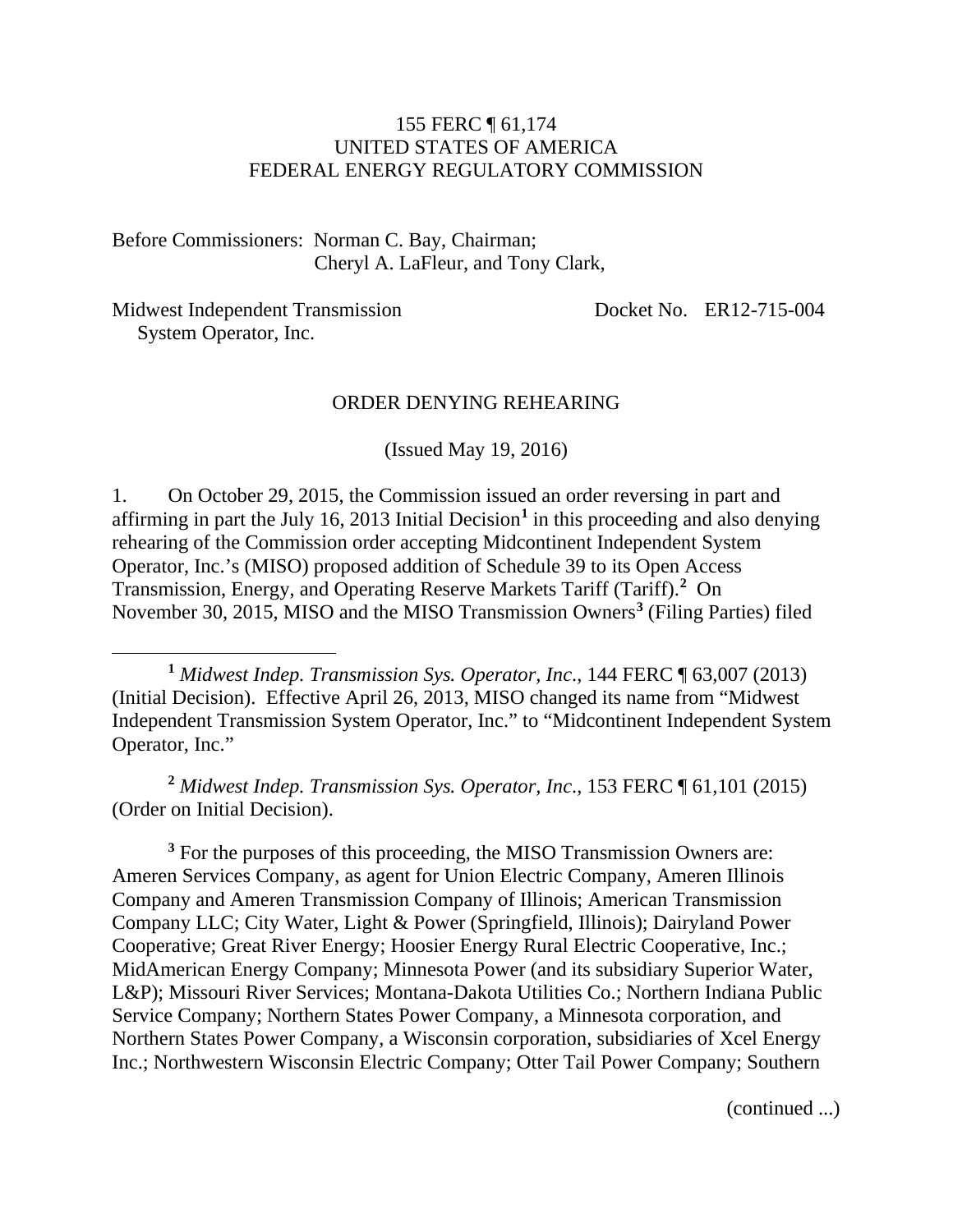a request for rehearing of the Order on Initial Decision. In this order, we deny the request for rehearing.

#### **I. Background[4](#page-1-0)**

# **A. RECB and MVP Proceedings**

2. The Commission approved Attachment FF (Transmission Expansion Planning Protocol) to the Tariff as part of the Regional Expansion Criteria and Benefits (RECB) provisions that were added in order to allocate the costs of regionally planned projects in MISO.**[5](#page-1-1)** Attachment FF described the process used by MISO in the development of the MISO Transmission Expansion Plan (MTEP) projects, which fell into three categories: (1) Baseline Reliability Projects; (2) New Transmission Access Projects; and (3) Market Efficiency Projects. After rehearing and compliance, the Commission conditionally accepted Section III.A.2.i of Attachment FF,**[6](#page-1-2)** which contained the following exit fee language:

> A Party that withdraws from [MISO] shall remain responsible for all financial obligations incurred pursuant to this Attachment FF while a [m]ember of [MISO] and payments applicable to time periods prior to the effective date of such withdrawal shall be honored by [MISO] and the withdrawing [m]ember.

3. On July 15, 2010, in Docket No. ER10-1791-000, MISO and certain MISO transmission owners proposed revisions to the Tariff to include Multi-Value Projects

 $\overline{a}$ Illinois Power Cooperative; Southern Minnesota Municipal Power Agency; Wabash Valley Power Association, Inc.; and Wolverine Power Supply Cooperative, Inc.

<span id="page-1-0"></span>**<sup>4</sup>** A complete background of these proceedings can be found in the Order on Initial Decision, 153 FERC ¶ 61,101 at PP 3-28.

<span id="page-1-1"></span>**<sup>5</sup>** *See Midwest Indep. Transmission Sys. Operator, Inc*., 114 FERC ¶ 61,106, *order on reh'g*, 117 FERC ¶ 61,241 (2006); *Midwest Indep. Transmission Sys. Operator, Inc.,*  118 FERC ¶ 61,209 (RECB II Order), *order on reh'g*, 120 FERC ¶ 61,080 (2007) (RECB II Rehearing Order).

<span id="page-1-2"></span>**<sup>6</sup>** *Midwest Indep. Transmission Sys. Operator, Inc.*, 122 FERC ¶ 61,127, at P 51 (2008).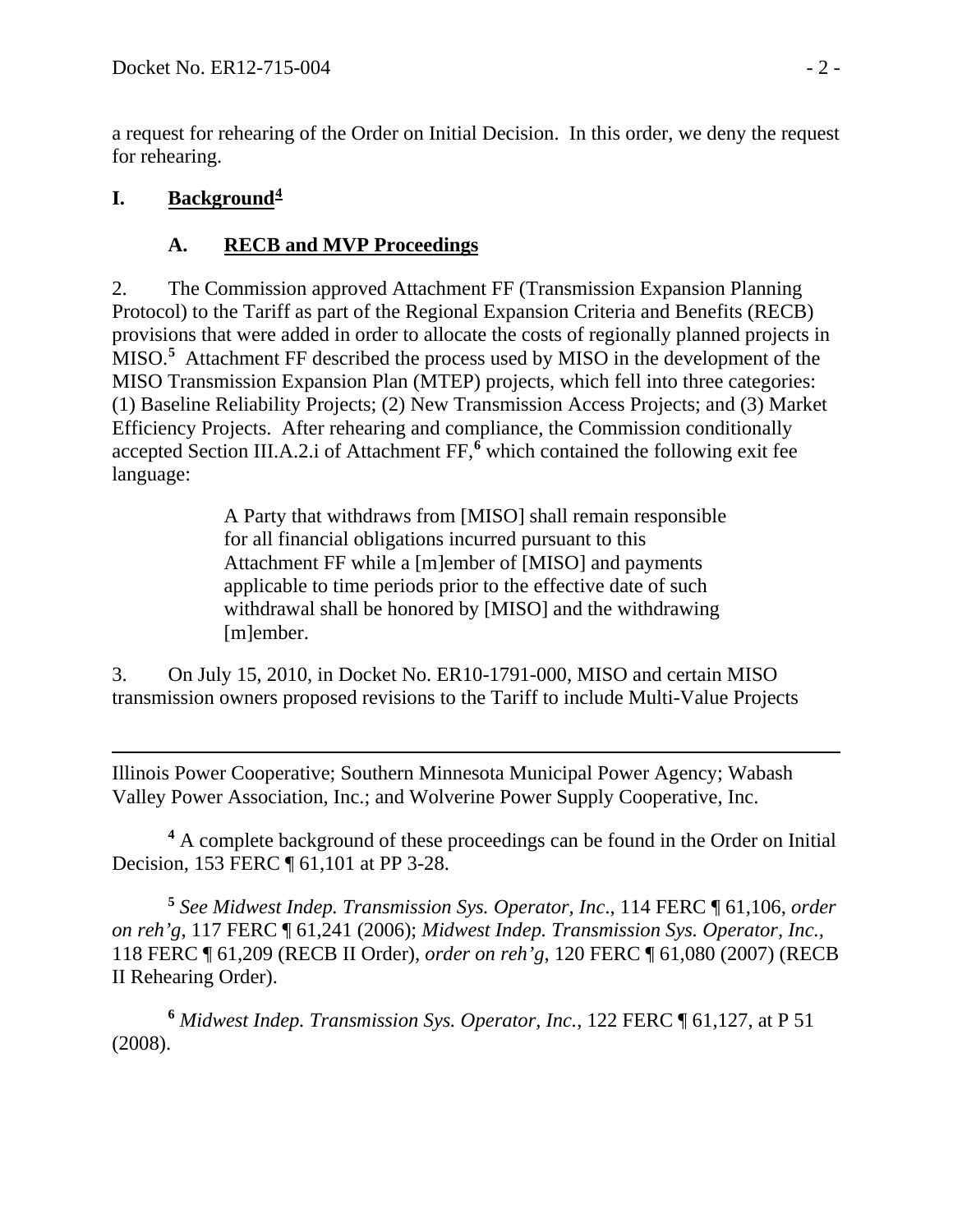(MVPs) and a cost allocation methodology applicable to such projects.**[7](#page-2-0)** The proposal provided for an "MVP charge . . . based on the annual revenue requirements reported by each [MISO] Transmission Owner for projects that meet the MVP criteria," and "recovery for 100%" of such costs "from load and exports using a per-MWh charge."**[8](#page-2-1)** MISO also proposed that a transmission owner that withdraws from MISO will remain responsible for all financial obligations incurred under Attachment FF while a member of MISO.**[9](#page-2-2)** In its order conditionally accepting the MVP Filing,**[10](#page-2-3)** the Commission responded to the question of whether load that withdraws from MISO is subject to the MVP Usage Charge.**[11](#page-2-4)** The Commission stated that its understanding of the Attachment FF exit fee language was that a withdrawing transmission owner "would remain responsible for all financial obligations incurred with respect to the MVP tariff provisions while a member of [MISO]."<sup>[12](#page-2-5)</sup> The Commission also responded to concerns about the process of withdrawal and the costs that a particular withdrawing member may face, finding that existing transmission owners were on notice for potential MVP cost responsibility, **[13](#page-2-6)** but that the specific MVP costs that a particular withdrawing member

**<sup>8</sup>** *Id.* at 24.

 $\overline{a}$ 

<span id="page-2-2"></span><span id="page-2-1"></span>**<sup>9</sup>** The Tariff language previously provided that a Party that withdraws from MISO shall remain responsible for all financial obligations incurred under Attachment FF while a member of MISO.

<span id="page-2-4"></span><span id="page-2-3"></span>**<sup>10</sup>** *Midwest Indep. Transmission Sys. Operator, Inc.*, 133 FERC ¶ 61,221, at P 471 (2010) (MVP Order), *order on reh'g*, 137 FERC ¶ 61,074 (2011) (MVP Rehearing Order) (collectively, MVP Orders).

**<sup>11</sup>** MVP Order, 133 FERC ¶ 61,221 at P 471.

<span id="page-2-5"></span> $12 \, Id.$ 

<span id="page-2-6"></span>**<sup>13</sup>** *Id.* P 470.

<span id="page-2-0"></span>**<sup>7</sup>** *See Midwest Indep. Transmission Sys. Operator, Inc.*, Docket No. ER10-1791- 000, Proposed Revisions to the Midwest ISO Open Access Transmission, Energy and Operating Reserve Markets Tariff of MISO and the MISO Transmission Owners (filed Jul. 15, 2010) (MVP Filing).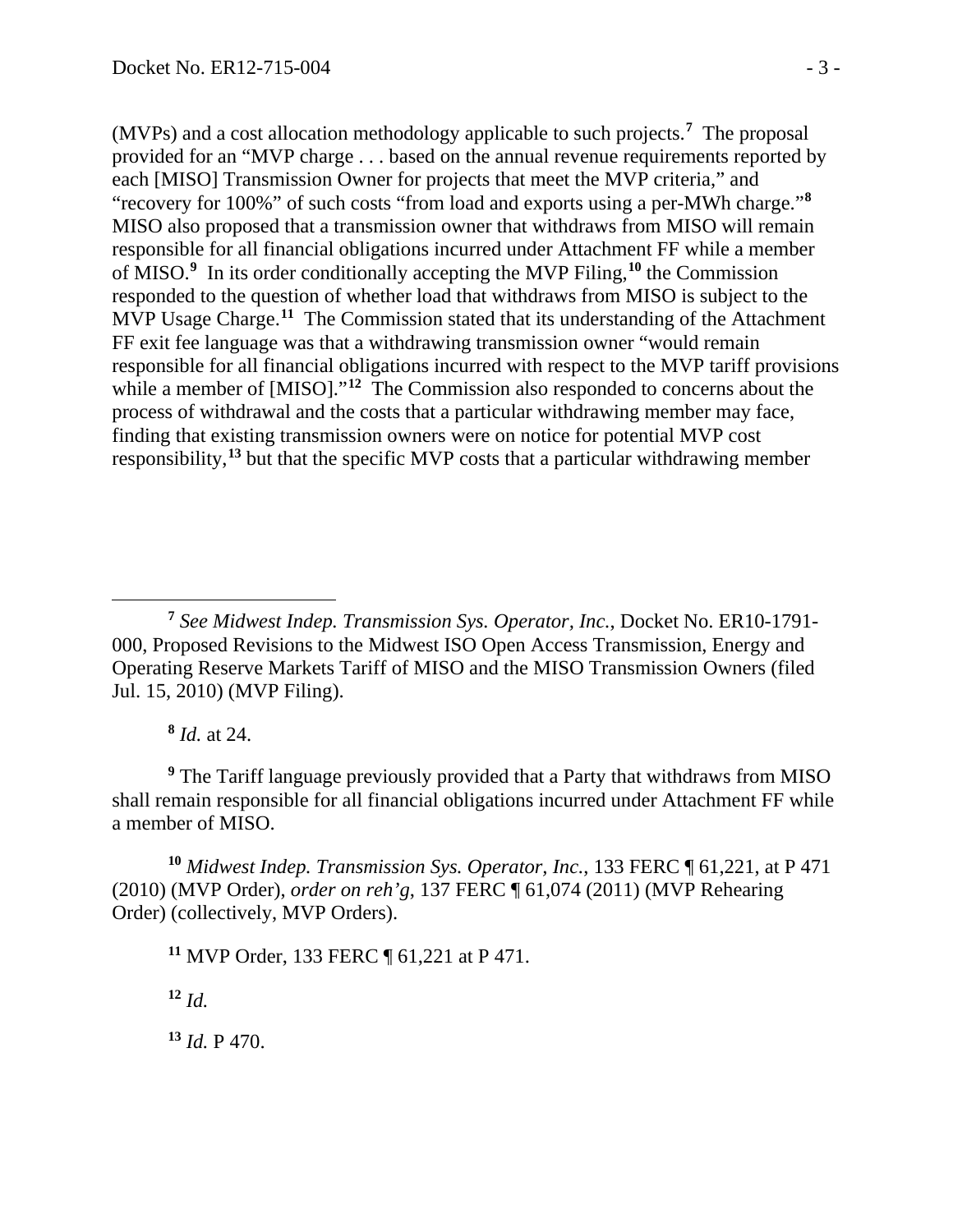may face were beyond the scope of the generic rate proceeding.**[14](#page-3-0)** The Commission stated that such amounts would be determined at the time of withdrawal.**[15](#page-3-1)**

## **B. Withdrawals and Exit Fee Agreements**

4. On July 31, 2009, American Transmission Systems, Incorporated (ATSI) notified MISO of its intent to withdraw from MISO effective May 31, 2011. **[16](#page-3-2)** On December 17, 2009, the Commission authorized ATSI's withdrawal from MISO and integration into PJM Interconnection, L.L.C. (PJM).<sup>[17](#page-3-3)</sup> ATSI and MISO negotiated an Exit Fee Agreement (ATSI-MISO Exit Fee Agreement) that was conditionally accepted by the Commission on June 20, 2011. **[18](#page-3-4)**

5. On May 20, 2010, Duke Energy Ohio, Inc./Duke Energy Kentucky, Inc. (Duke) notified MISO of its intent to withdraw from MISO effective December 31, 2011.**[19](#page-3-5)** On October 21, 2010, the Commission conditionally authorized Duke to withdraw from MISO.**[20](#page-3-6)**

**<sup>14</sup>** *Id.* P 472.

<span id="page-3-0"></span> $\overline{a}$ 

**<sup>15</sup>** *Id.* P 471.

<span id="page-3-2"></span><span id="page-3-1"></span>**<sup>16</sup>** *Am. Transmission Sys., Inc*., 129 FERC ¶ 61,249, at PP 31, 58 (2009) (Realignment Order), *order addressing partial requests for clarification and reh'g*, 130 FERC ¶ 61,171 (2010), *order addressing remaining requests for clarification and reh'g*, 140 FERC ¶ 61,226 (2012), *aff'd sub nom. FirstEnergy Service Co. v. FERC*, D.C. Cir. No. 12-1461 (July 18, 2014).

**<sup>17</sup>** Realignment Order, 129 FERC ¶ 61,249 at P 4.

<span id="page-3-5"></span><span id="page-3-4"></span><span id="page-3-3"></span>**<sup>18</sup>** *Midwest Indep. Transmission Sys. Operator, Inc.*, 135 FERC ¶ 61,255, at PP 16, 20 (2011). The Commission also conditionally accepted an exit fee agreement between Duke and MISO on December 15, 2011. *See Midwest Indep. Transmission Sys. Operator, Inc*., 137 FERC ¶ 61,198, at P 19 (2011).

**<sup>19</sup>** *Duke Energy Ohio, Inc.*, 133 FERC ¶ 61,058, at P 71 (2010).

<span id="page-3-6"></span>**<sup>20</sup>** *Id.* P 1.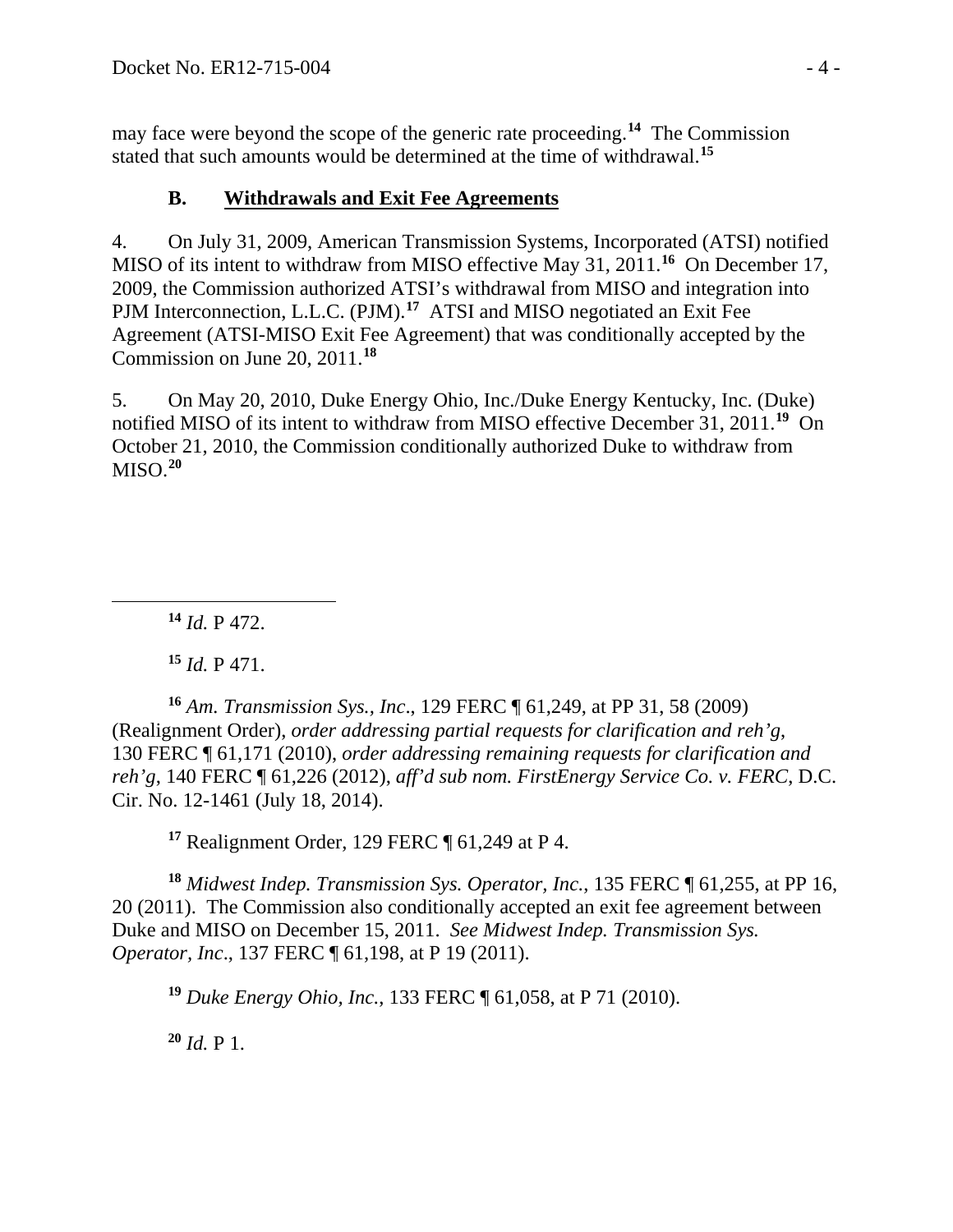#### **C. Provisions of the MISO Transmission Owners Agreement and the MISO Tariff in Effect at the Time of Withdrawal**

6. At the time of Duke and ATSI's respective withdrawals, the Agreement of Transmission Facilities Owners to Organize the Midwest Independent Transmission System Operator, Inc. (MISO Transmission Owners Agreement), as well as the Tariff that was in effect at the time that ATSI and Duke withdrew from MISO (the prewithdrawal Tariff), established Duke and ATSI's withdrawal-related obligations. Article Five, Section II.B of the MISO Transmission Owners Agreement provided:

> All financial obligations incurred and payments applicable to time periods prior to the effective date of such [transmission owner's] withdrawal shall be honored by [MISO] and the withdrawing [o]wner.

7. Section III.A.2.j of Attachment FF to MISO's pre-withdrawal Tariff described the cost obligations of a transmission owner withdrawing from MISO as follows:

> [A transmission owner] that withdraws from [MISO] shall remain responsible for all financial obligations incurred pursuant to this Attachment FF while a [m]ember of [MISO] and payments applicable to time periods prior to the effective date of such withdrawal shall be honored by [MISO] and the withdrawing [m]ember.

8. Section III of Attachment FF to MISO's pre-withdrawal Tariff contained provisions that designated cost responsibility for MTEP projects. The introductory paragraph of Section III of Attachment FF provided:

> [T]he recommended MTEP shall, for any enhancement or expansion that is included in the plan, designate: (i) the Market Participant(s) in one or more pricing zones that will bear cost responsibility for such enhancement or expansion, as and to the extent provided by any applicable provision of the Tariff, including … any applicable cost allocation method ordered by the Commission; or (ii) in the event and to the extent that no provision of the Tariff so assigns cost responsibility, the Market Participants(s) or Transmission Customers(s) in one or more pricing zones from which the cost of such enhancements or expansions shall be recovered through charges established pursuant to Attachment GG of this Tariff, or as otherwise provided for under this Attachment FF.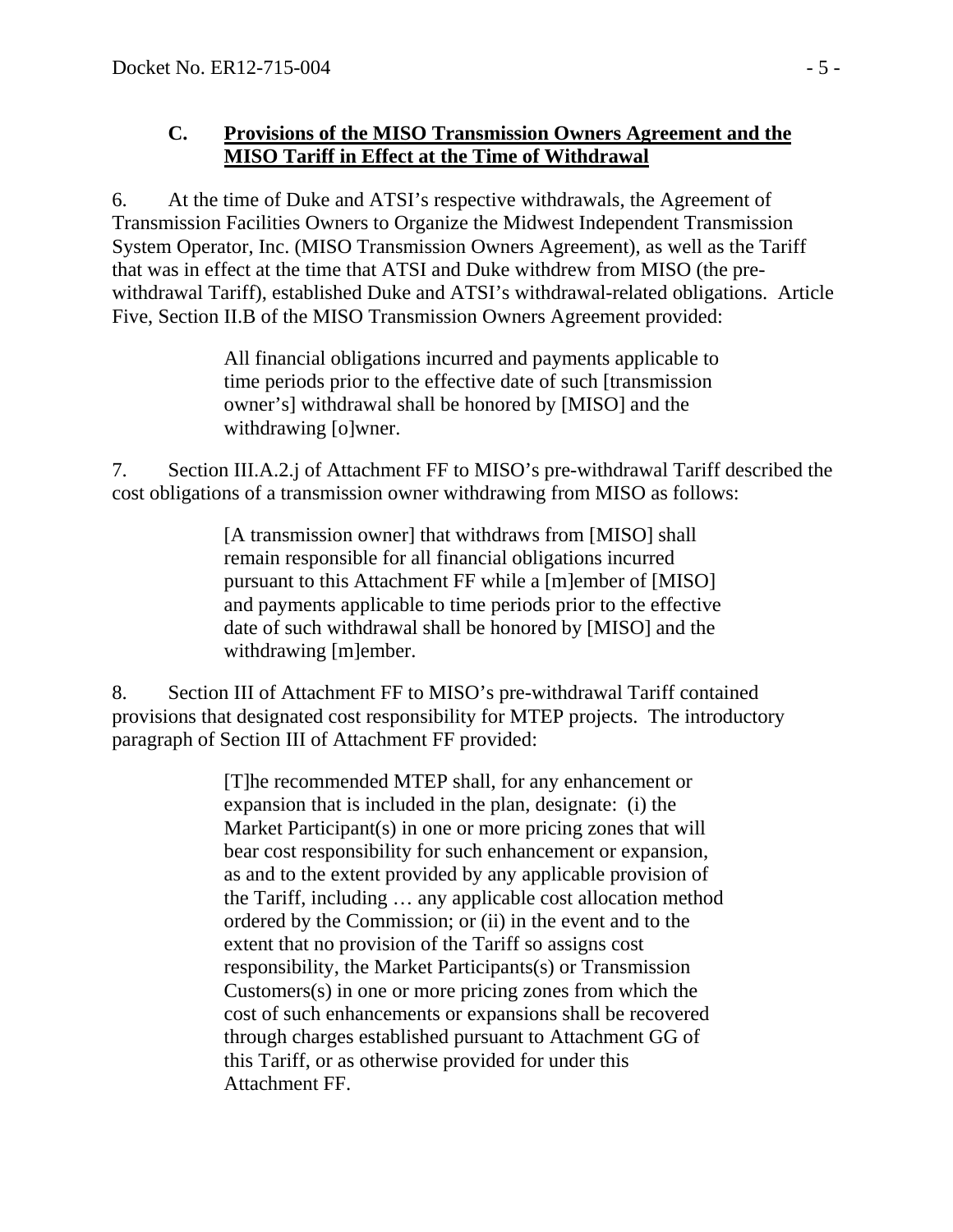$\overline{a}$ 

9. Subsection A of Section III of Attachment FF contained provisions for the assignment of MTEP transmission project costs within the MISO region. Section III.A.2 provided that MISO "will designate and assign cost responsibility on a regional, and subregional basis for Network Upgrades identified in the MTEP."**[21](#page-5-0)** The pre-withdrawal Tariff contained specific provisions addressing cost allocation for the various types of MTEP projects. For instance, Section III.A.2.c.ii of Attachment FF stated that:

> 20 [percent] of the Project Cost for Baseline Reliability Projects with a voltage class of 345 kV or higher shall be allocated on a system-wide basis to all Transmission Customers and recovered through a system-wide rate. The remaining 80 [percent] of the Project Cost for Baseline Reliability Projects with a voltage class of 345 kV or higher shall be allocated on a sub-regional basis to all Transmission Customers in designated pricing zones. The designated pricing zones and the sub-regional allocation of the Project Cost shall be determined on a case-by-case basis in accordance with a Line Outage Distribution Factor Table[.]

10. Similarly, Section III.A.2.f of Attachment FF allocated the cost of Market Efficiency Projects as follows: 20 percent of the project cost will be allocated on a system-wide basis to all Transmission Customers and recovered through a system-wide rate. The remaining 80 percent of the costs will be allocated on a sub region-wide basis to all Transmission Customers in each of the Local Resource Zones, based on the relative benefit determined for each Local Resource Zone that has a positive present value of annual benefits over the evaluation period.Section II of Attachment FF described the development process for MTEP projects and provided certain criteria used to categorize expansion projects in the MTEP for the purposes of assigning cost responsibility. Section II.B.1.c specified that the cost allocation for Market Efficiency Projects "shall be determined one time at the time that the Market Efficiency Project is presented to the Board of Directors for approval." The costs of Market Efficiency Projects and Baseline Reliability Projects were recovered through charges established pursuant to Attachment GG (Network Upgrade Charge).

11. The costs of MVPs were allocated according to section III.A.2.g of Attachment FF, which provided that 100 percent of the annual revenue requirement of MVPs was to be allocated "on a system-wide basis to [t]ransmission [c]ustomers that withdraw energy.

<span id="page-5-0"></span>**<sup>21</sup>** Network Upgrades include Generator Interconnection Projects, Baseline Reliability Projects, Market Efficiency Projects, and MVPs.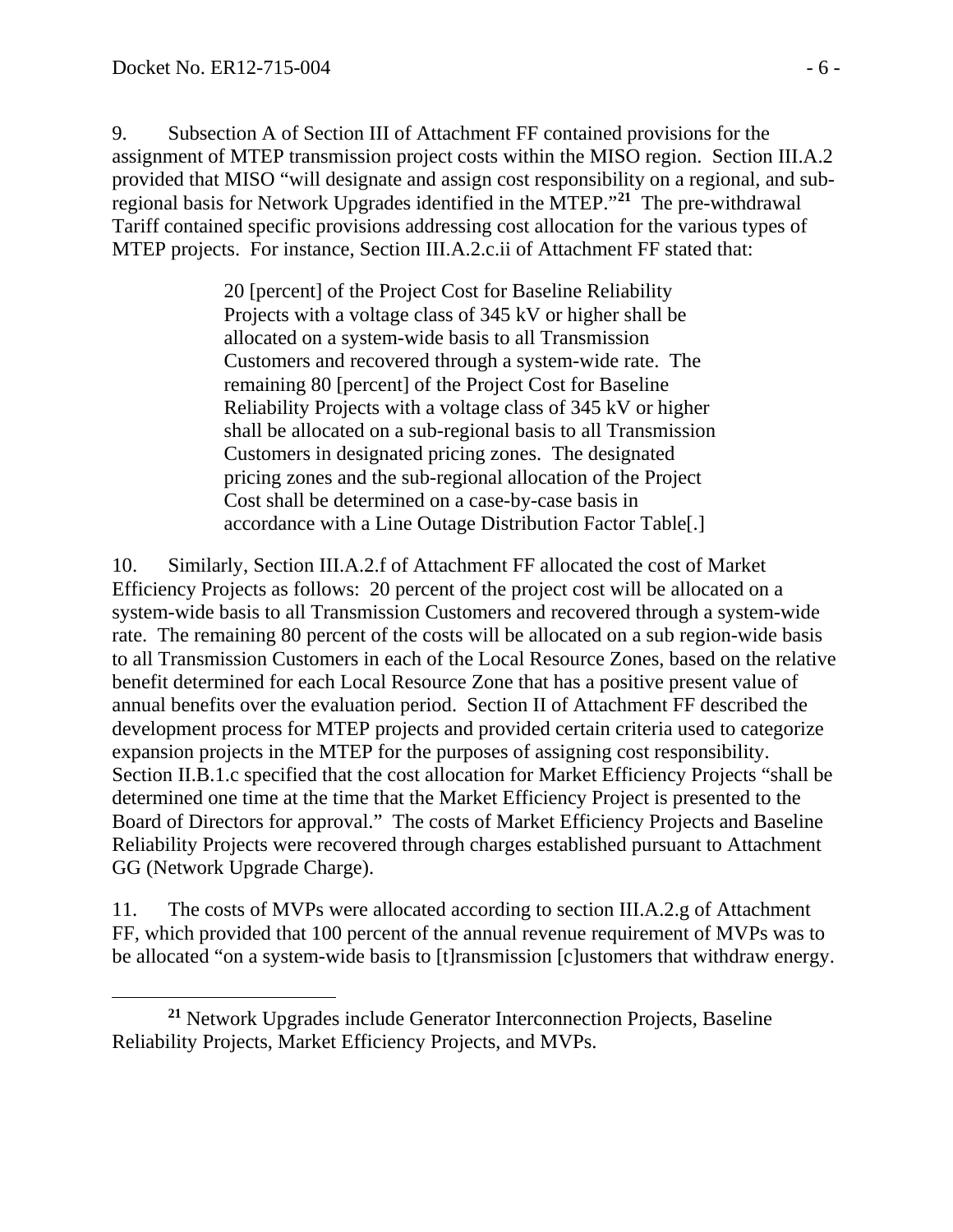. . and recovered through an MVP Usage Charge pursuant to Attachment MM." Attachment MM and Schedule 26-A, in turn, provided for the annual recalculation of the MVP Usage Charge and its assessment to all customers that withdrew energy from the MISO transmission system each month. Section 1 of Attachment MM stated that Attachment MM "sets forth the method for collecting the charges associated with [MVPs] and for distributing the revenues associated with such charges in accordance with Schedule 26-A." Section 3 of Attachment MM described the calculation of the annual revenue requirement for each MVP. Section 4 of Attachment MM described the MVP Usage Rate, which is a system-wide rate based on the annual revenue requirement and charged monthly to market participants based on their actual energy withdrawals from MISO.

## **D. Schedule 39 Order**

12. On February 27, 2012, the Commission conditionally accepted a new Schedule 39 ([MVP] Financial Obligations and Cost Recovery for Withdrawing Transmission Owners) and related revisions to Attachment MM ([MVP] Charge) to MISO's Tariff, to become effective January 1, 2012. **[22](#page-6-0)** The revisions allow MISO to charge, on an ongoing basis, a withdrawing transmission owner a monthly MVP Usage Rate that includes a share of the costs of all MVPs that the MISO Board of Directors (MISO Board) approved prior to the effective date of the transmission owner's withdrawal. Schedule 39 provides that MISO will distribute the amounts collected under Schedule 39 from a withdrawing transmission owner in accordance with the methodology set forth in Schedule 26-A ([MVP] Usage Rate). **[23](#page-6-1)**

13. MISO proposed to add Appendix A and Appendix B to Schedule 39 for ATSI and Duke, respectively, which listed the MVPs approved by the MISO Board prior to the effective date of ATSI's and Duke's withdrawals from MISO. Thus, Schedule 39 as proposed would have made ATSI and Duke responsible for the costs of these MVPs. However, noting that ATSI and Duke withdrew from MISO prior to the effective date of Schedule 39, the Commission concluded that MISO could not automatically apply the Schedule 39 Tariff provisions to ATSI and Duke unless those provisions are consistent

<span id="page-6-0"></span> $\overline{a}$ **<sup>22</sup>** *Midwest Indep. Transmission Sys. Operator, Inc.*, 138 FERC ¶ 61,140, at P 3 (2012) (Schedule 39 Order).

<span id="page-6-1"></span>**<sup>23</sup>** The MISO Transmission Owners periodically update the annual revenue requirements for MVPs using the methodology provided under Attachment MM. MISO proposed to calculate the annual revenue requirements for withdrawing transmission owners' MVPs pursuant to Schedule 39.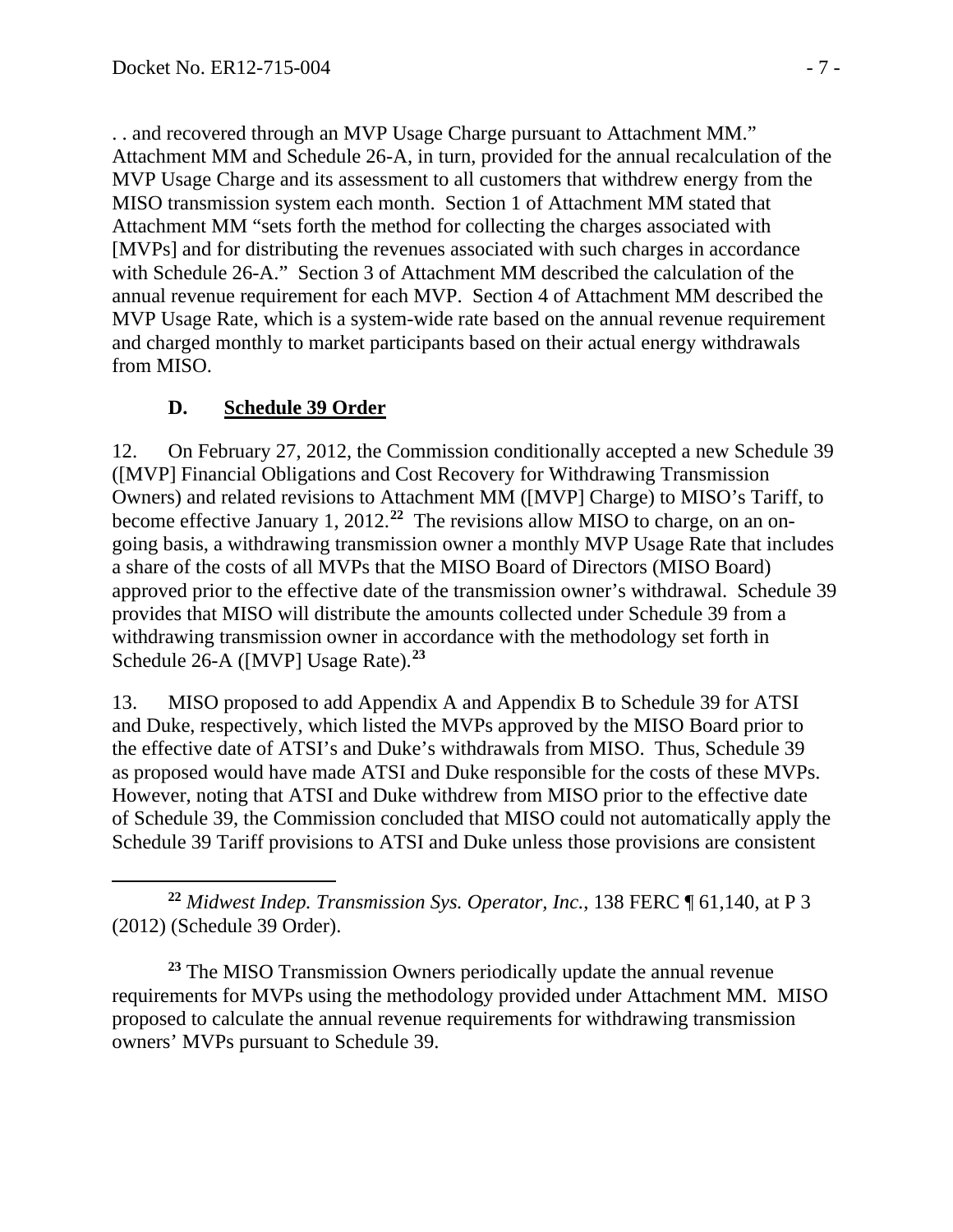with the MVP-related withdrawal obligations in the Tariff at the time that ATSI and Duke withdrew from MISO.<sup>[24](#page-7-0)</sup> The Commission set for hearing and settlement judge procedures the issues of: (1) whether MISO's proposal to use the methodology in Schedule 39 to calculate ATSI's and Duke's obligations under the Tariff at the time that they withdrew from MISO was consistent with the MVP-related withdrawal obligations in the Tariff at that time; and (2) if not, what the amount of, and methodology for calculating, ATSI's and Duke's MVP cost responsibility should be.**[25](#page-7-1)** The Commission also set for hearing the issue of whether ATSI retains any responsibility for MVP costs under the terms of the ATSI-MISO Exit Fee Agreement, and if so, the amount of that cost responsibility.**[26](#page-7-2)**

14. On March 28, 2012, ATSI and Duke filed requests for rehearing of the Schedule 39 Order.

# **E. Initial Decision**

15. On July 16, 2013, presiding Administrative Law Judge H. Peter Young (Presiding Judge) issued an Initial Decision in Docket No. ER12-715-003. The Presiding Judge generally defined the scope of the issues set for hearing and found that: (1) the cost calculation methodology in Schedule 39 may be automatically applied to ATSI and Duke; (2) it still might be just and reasonable to apply the Schedule 39 methodology to ATSI and Duke even if the Schedule 39 obligations are found to be inconsistent with the MVP-related withdrawal obligations in the pre-withdrawal Tariff; and (3) the ATSI-MISO Exit Fee Agreement does not absolve ATSI of cost responsibility under Article Five, Section II.B of the MISO Transmission Owners Agreement.

16. As an initial matter, the Presiding Judge found that the Schedule 39 methodology could be applied to ATSI and Duke if it was consistent with the MVP-related withdrawal obligations in the pre-withdrawal Tariff; he found that this consistency standard required consideration of whether the Schedule 39 MVP cost calculation methodology is "non-

**<sup>26</sup>** *Id.* P 75.

<span id="page-7-0"></span> $\overline{a}$ 

**<sup>24</sup>** Schedule 39 Order, 138 FERC ¶ 61,140 at P 74.

<span id="page-7-2"></span><span id="page-7-1"></span>**<sup>25</sup>** *Id.* Earlier in the Schedule 39 Order, the Commission phrased the issues to be set for hearing slightly differently. The Commission set for hearing "whether ATSI and Duke are responsible for MVP costs and, if so, the amount of, and methodology for calculating, ATSI's and Duke's MVP cost responsibility." *Id*. P 3.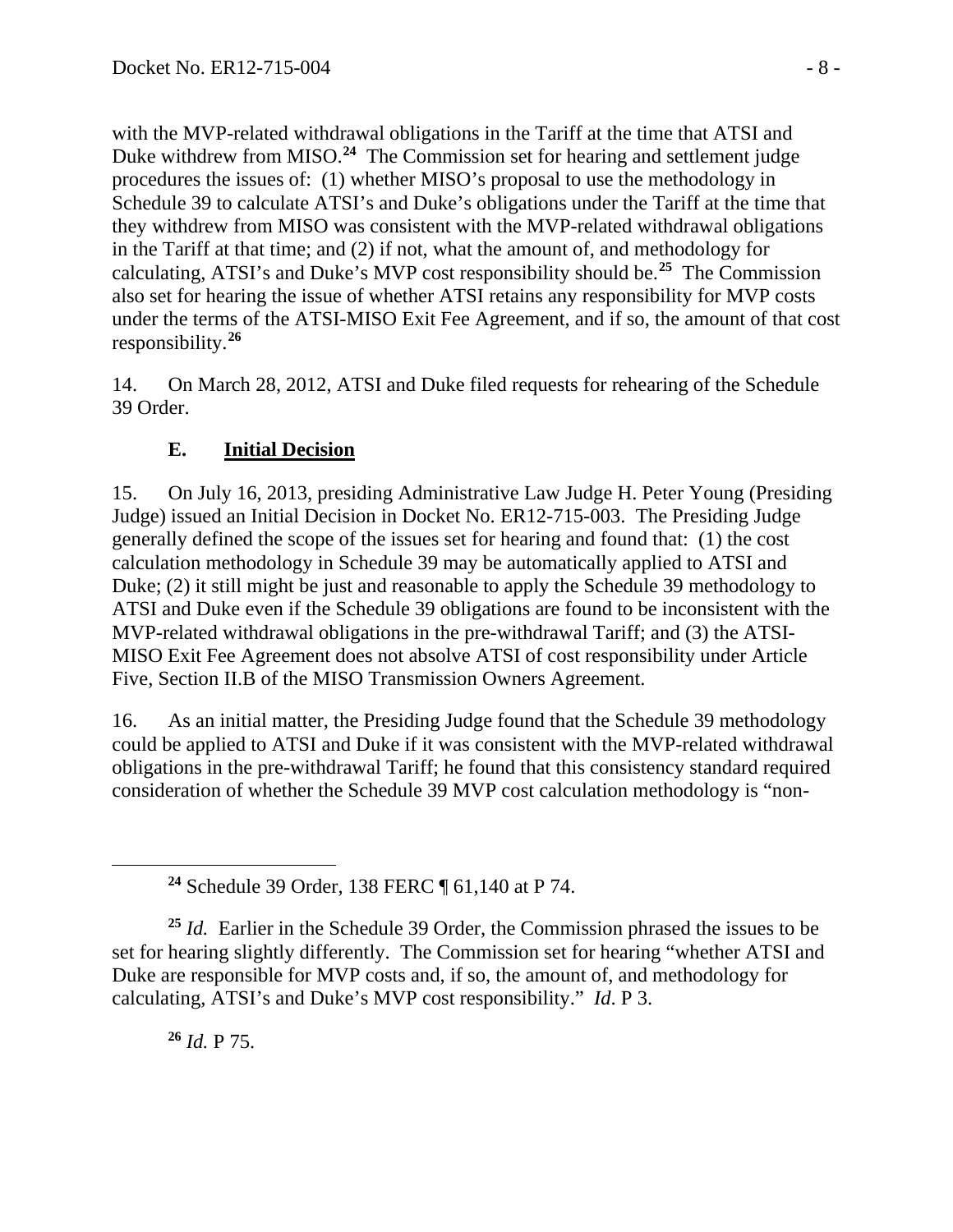contradictory" or "compatible" with the Tariff in effect when ATSI and Duke withdrew from MISO. **[27](#page-8-0)**

17. The Presiding Judge explained that Section II.B of the MISO Transmission Owners Agreement required withdrawing transmission owners to honor all financial obligations incurred prior to withdrawal, including any MVP costs incurred prior to withdrawal, and examined Section III.A.2.g.i of Attachment FF to the pre-withdrawal Tariff to determine whether this provision allocated MVP costs to ATSI and Duke while they were MISO members.**[28](#page-8-1)** That provision stated that MVP costs "will be allocated" as follows:

> One-hundred percent (100%) of the annual revenue requirements of the [MVPs] shall be allocated on a systemwide basis to Transmission Customers that withdraw energy, including External Transactions sinking outside the Transmission Provider's region, and recovered through an MVP Usage Charge pursuant to Attachment MM.

The Presiding Judge interpreted the framing of Section III.A.2.g.i of Attachment FF to suggest some distinction between the system-wide *allocation* specified in the first clause, and the MVP Usage Charge *recovery* specified in the second.**[29](#page-8-2)** The Presiding Judge found this inference reinforced by the fact that Section 1 of cross-referenced Attachment MM to the pre-withdrawal Tariff set forth "the method for *collecting* the charges associated with [MVPs] and for *distributing* the revenues associated with such charges in accordance with Schedule 26-A [of MISO's Tariff]." He found that Section 4(a) of Attachment MM described an MVP Usage Rate as a "system-wide rate *charged* via Schedule 26-A," and that Schedule 26-A defined the MVP Usage Rate and referred back to the MVP annual revenue requirement *calculation* formula in Section 3 of Attachment MM. **[30](#page-8-3)** In other words, the Presiding Judge found no indication that Attachment MM was a usage-based cost allocator in any sense other than distributing, calculating, charging, and collecting an underlying (i.e. otherwise allocated, assigned, or imputed) MVP cost responsibility. **[31](#page-8-4)**

**<sup>27</sup>** Initial Decision, 144 FERC ¶ 63,007 at PP 14-25.

**<sup>29</sup>** *Id*. P 54.

<span id="page-8-2"></span><span id="page-8-1"></span><span id="page-8-0"></span> $\overline{a}$ 

<span id="page-8-3"></span>**<sup>30</sup>** *Id*. PP 50, 54.

<span id="page-8-4"></span>**<sup>31</sup>** *Id.* PP 54-55.

**<sup>28</sup>** *Id.* PP 46-48.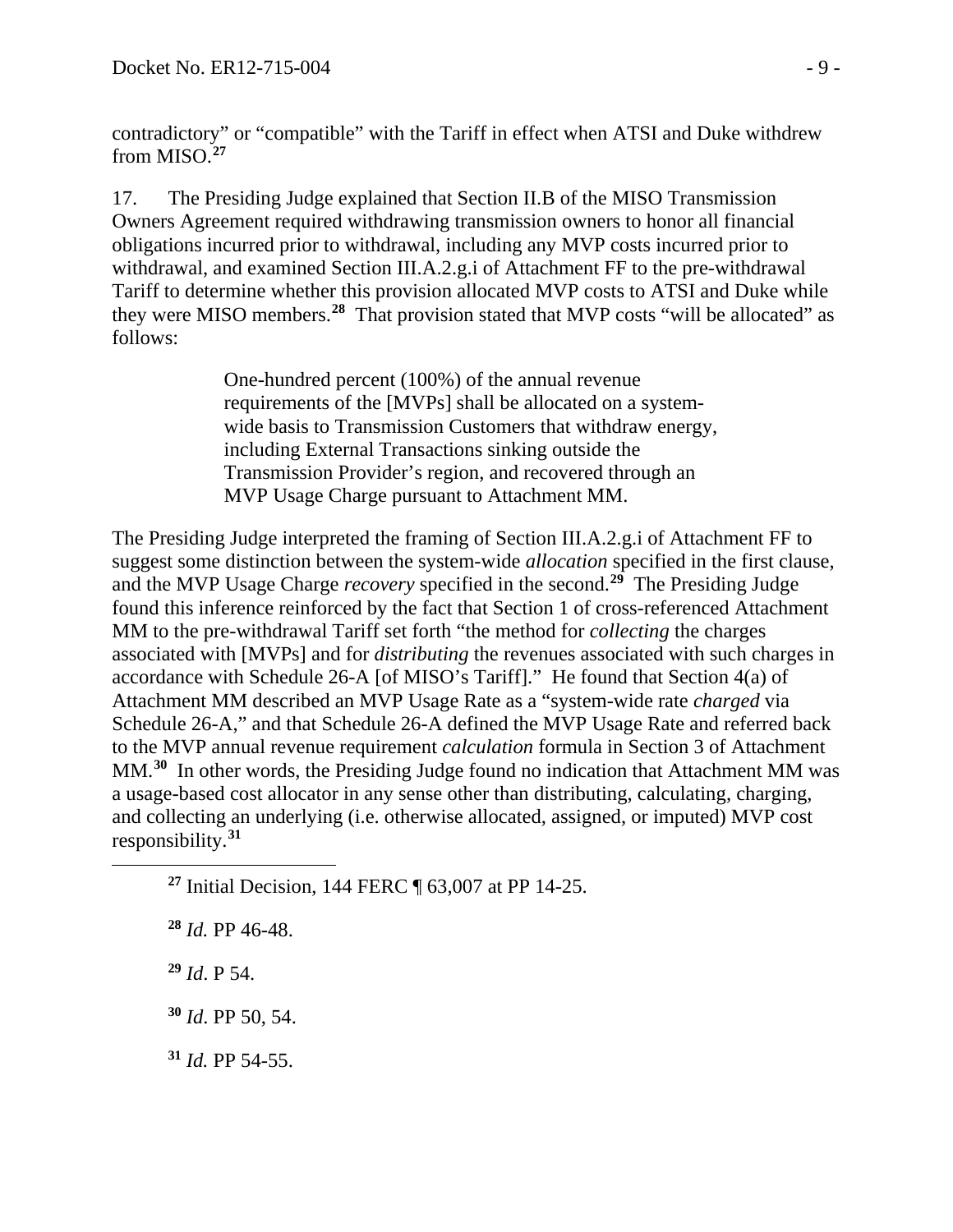18. The Presiding Judge then identified the mechanism that allocated the underlying MVP cost obligation. Observing that MVPs are a category of projects developed under the MTEP, the Presiding Judge stated that cost responsibility for all MTEP projects was incurred by market participants upon approval by the MISO Board.**[32](#page-9-0)** He referenced Section III of Attachment FF (Designation of Cost Responsibility for MTEP Projects), which specified:

> [T]he recommended MTEP shall, for any expansion or enhancement that is included in the plan, designate: (i) the Market Participant(s) in one or more pricing zones that will bear cost responsibility for such expansion or enhancement[.]

The Presiding Judge found that this pre-withdrawal Tariff provision did not differentiate among the various categories of MTEP projects, stated that an MTEP project is approved when the MISO Board votes to move it from the projects listed in MTEP Appendix B to the list of projects in MTEP Appendix A, and asserted that the costs associated with these projects are "allocated" in the sense of "financial obligations incurred" under Section III.A.2.j of Attachment FF when the MISO Board approves them.**[33](#page-9-1)** Thus, the Presiding Judge concluded that, because MVPs are a category of MTEP projects, and because allocation upon MISO Board approval satisfied the "financial obligations incurred" requirement reflected in Section III.A.2.j of Attachment FF, Duke and ATSI incurred financial obligations for MVPs approved prior to their withdrawal from MISO, at the time the relevant projects were approved by the MISO Board. The Presiding Judge further found nothing in Schedule 39 that contradicts or is otherwise incompatible with the pre-withdrawal Tariff or the MISO Transmission Owners Agreement, and found that Schedule 39 could therefore be automatically applied to ATSI and Duke.**[34](#page-9-2)**

19. Additionally, despite finding no inconsistency between Schedule 39 and the prewithdrawal Tariff, the Presiding Judge explained that it would be just and reasonable to apply the Schedule 39 methodology to Duke and ATSI even if there were an inconsistency.**[35](#page-9-3)**

**<sup>32</sup>** *Id.* P 56.

<span id="page-9-2"></span><span id="page-9-1"></span><span id="page-9-0"></span> $\overline{a}$ 

**<sup>33</sup>** *Id*. P 57.

**<sup>34</sup>** *Id.* P 74.

<span id="page-9-3"></span>**<sup>35</sup>** *Id.* PP 75-77.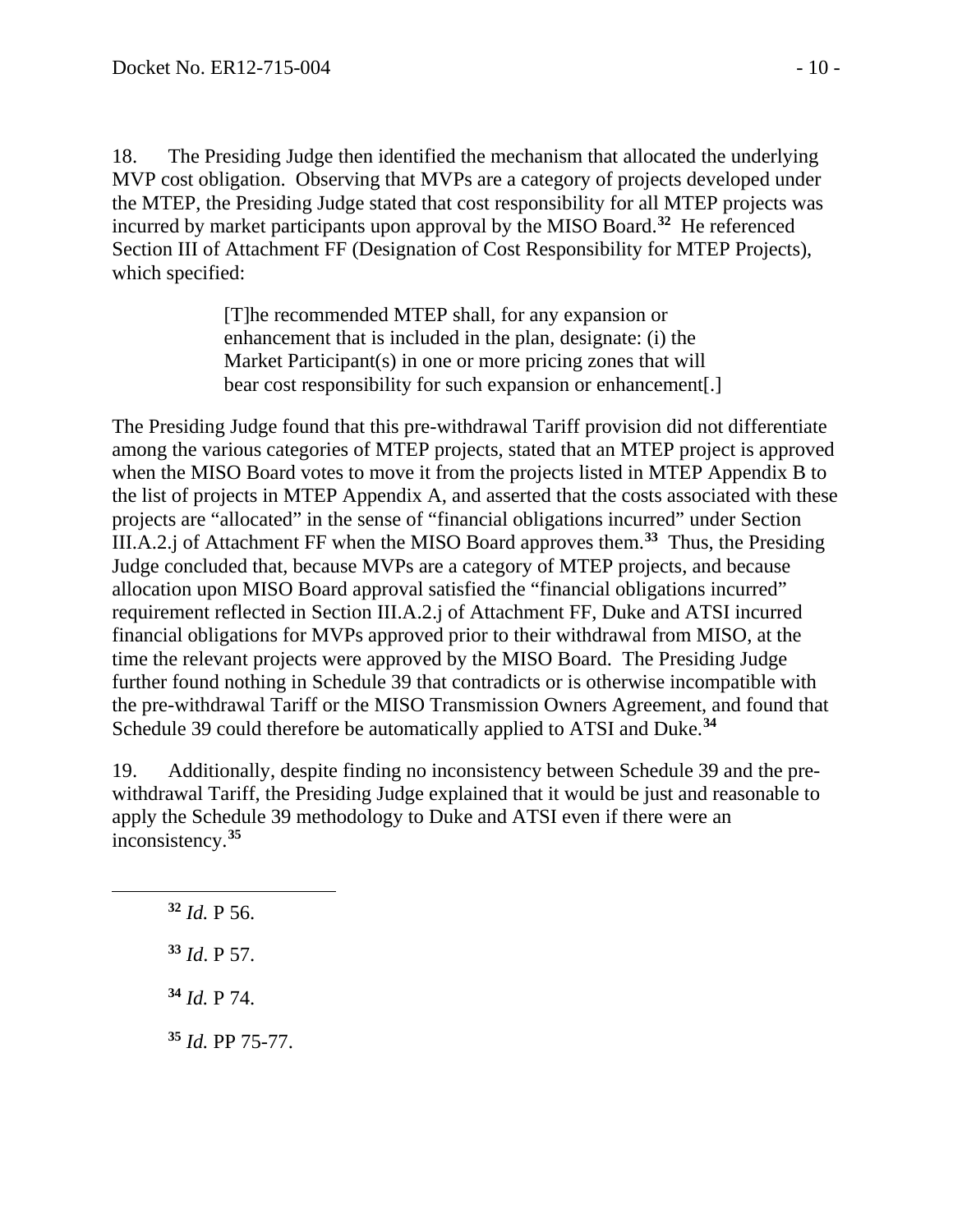20. The Presiding Judge also ruled on several arguments challenging the imposition of MVP costs on ATSI, finding that: (1) the MISO Board properly approved the Michigan Thumb Project**[36](#page-10-0)** as an MVP, and thus those costs were properly allocated to ATSI;**[37](#page-10-1)** and (2) the ATSI-MISO Exit Fee Agreement does not absolve ATSI of MVP cost responsibility under Article Five, Section II.B of the MISO Transmission Owners Agreement. **[38](#page-10-2)**

# **F. Order on Initial Decision and Rehearing**

21. The Commission affirmed the Presiding Judge's interpretation of the consistency standard, but found that the imposition of the Schedule 39 methodology on Duke and ATSI would violate the filed rate doctrine because the Schedule 39 cost calculation methodology is not consistent with the pre-withdrawal Tariff. **[39](#page-10-3)** The Commission further found that that the imposition of the Schedule 39 methodology on ATSI and Duke would violate the rule against retroactive ratemaking because it created a new method for billing withdrawn transmission owners for MVP charges based on that transmission owner's use of a transmission system other than MISO's, whereas the pre-withdrawal Tariff reflected a cost allocation methodology and recovery based on energy usage on the MISO system.**[40](#page-10-4)**

22. The Commission found that, contrary to the assertions of the briefs on and opposing exceptions, the Commission's MVP Orders did not determine which MVP costs withdrawing transmission owners would be responsible for upon withdrawal - they merely indicated the potential responsibility for such costs, which would be determined on a case-by-case basis for each withdrawing transmission owner based on the approved Tariff provisions in effect prior to their withdrawal. **[41](#page-10-5)** The Commission stated that the MVP Order held that withdrawing transmission owners "would remain responsible for all financial obligations incurred" and that those "amounts would be determined at the time

<span id="page-10-1"></span><span id="page-10-0"></span> $\overline{a}$ **<sup>36</sup>** The Michigan Thumb Project was the only MVP approved by the MISO Board for inclusion in Appendix A of the MTEP prior to ATSI's withdrawal from MISO.

**<sup>37</sup>** Initial Decision, 144 FERC ¶ 63,007 at PP 58-68.

<span id="page-10-2"></span>**<sup>38</sup>** *Id.* PP 84-89.

<span id="page-10-3"></span>**<sup>39</sup>** Order on Initial Decision, 153 FERC ¶ 61,101 at P 40.

<span id="page-10-4"></span>**<sup>40</sup>** *Id.* P 41.

<span id="page-10-5"></span>**<sup>41</sup>** *Id.* PP 70, 87.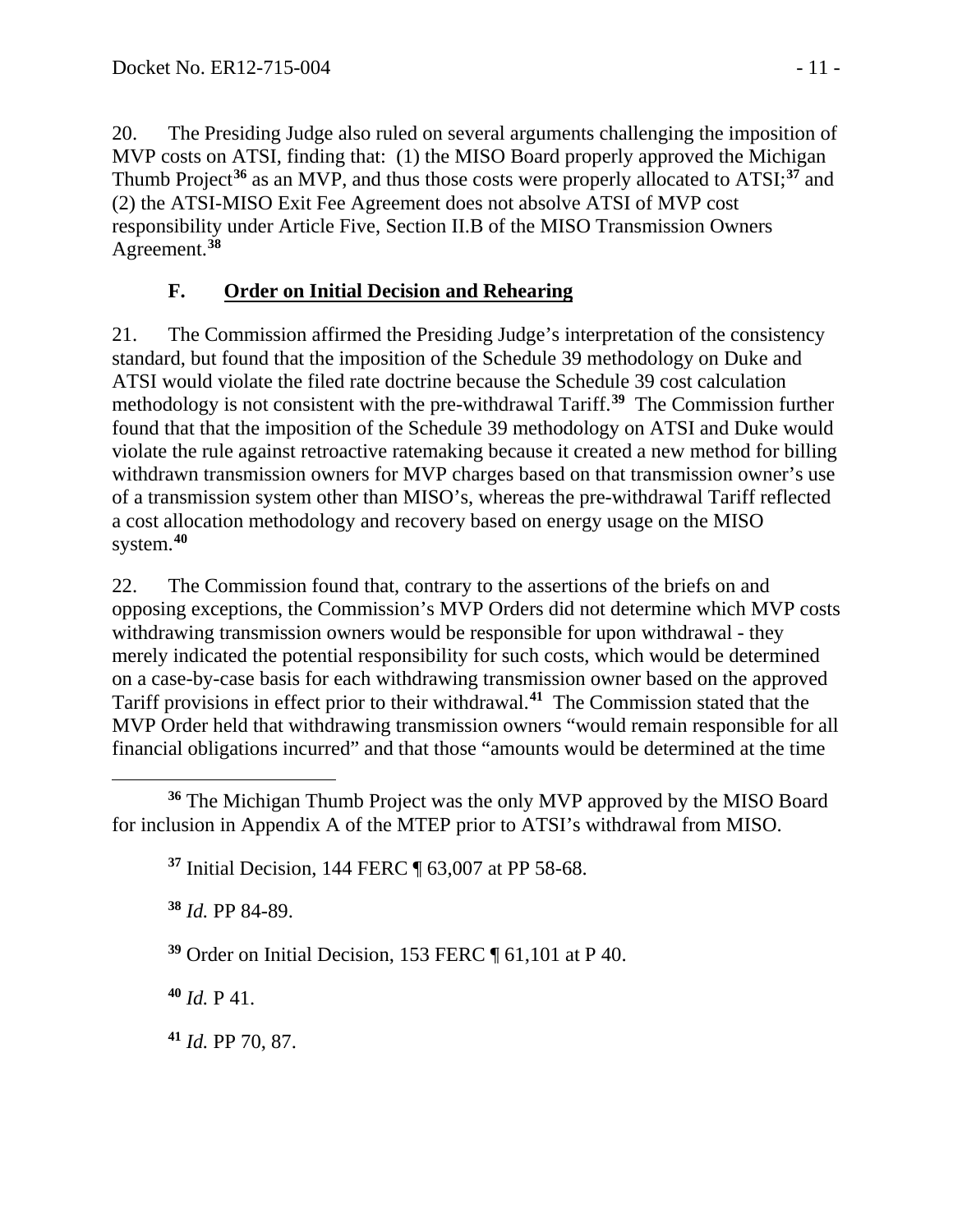of the withdrawal."**[42](#page-11-0)** The Commission also noted that the MVP Order did not reach the question of which MVP costs would be considered "financial obligations incurred," but rather found that the MVP costs that a particular withdrawing member may face were beyond the scope of the generic rate proceeding.**[43](#page-11-1)** Therefore, the Commission concluded that neither the MVP Order nor the MVP Rehearing Order addressed the specific point in time that initial MVP cost allocation should occur - only that, if MVP costs are incurred prior to withdrawal, the withdrawing transmission owner is liable for them.**[44](#page-11-2)** The Commission noted that it was considering for the first time in the Order on Initial Decision what point in time the costs of MVPs are allocated such that they are "financial obligations incurred" under the MISO Transmission Owners Agreement and Section III.A.2.j of MISO's pre-withdrawal Tariff.**[45](#page-11-3)**

23. The Commission reversed the Presiding Judge's finding that Schedule 39 is consistent with the pre-withdrawal Tariff, and that the Schedule 39 methodology of MVP cost allocation may therefore be applied to Duke and ATSI for the MVPs listed in Appendices A and B of Schedule 39.**[46](#page-11-4)** More specifically, the Commission reversed the Presiding Judge's finding that Section III.A.2.g.i of Attachment FF to the pre-withdrawal Tariff distinguished between the system-wide allocation of MVP costs to all transmission customers and the recovery of such costs through the MVP Usage Charge under Attachment MM.**[47](#page-11-5)** The Commission found that the two clauses of Section III.A.2.g.i are properly read to describe, in the first clause, the allocation methodology to be implemented through Attachment MM, which is identified in the second clause. The Commission stated that Section III.A.2.g.i defined allocation for MVPs as encompassing both an assignment of cost responsibility and the recovery on a usage basis over time to transmission customers that withdraw energy, and that Section III.A.2.g.i did not identify MISO Board approval as having any bearing on MVP cost allocation. The Commission also reversed the Presiding Judge's finding that pre-withdrawal Attachment MM

**<sup>42</sup>** *Id.* P 70 (citing MVP Order, 133 FERC ¶ 61,221 at P 471).

**<sup>43</sup>** *Id.* P 87 (citing MVP Order, 133 FERC ¶ 61,221 at P 472).

<span id="page-11-4"></span><span id="page-11-3"></span><span id="page-11-2"></span><span id="page-11-1"></span>**<sup>44</sup>** *Id.* PP 70, 87 (citing MVP Order, 133 FERC ¶ 61,221 at PP 383-388; MVP Rehearing Order, 137 FERC ¶ 61,074 at PP 253-259).

**<sup>45</sup>** *Id.* P 86.

<span id="page-11-0"></span> $\overline{a}$ 

**<sup>46</sup>** *Id.* P 69.

<span id="page-11-5"></span>**<sup>47</sup>** *Id.* P 72.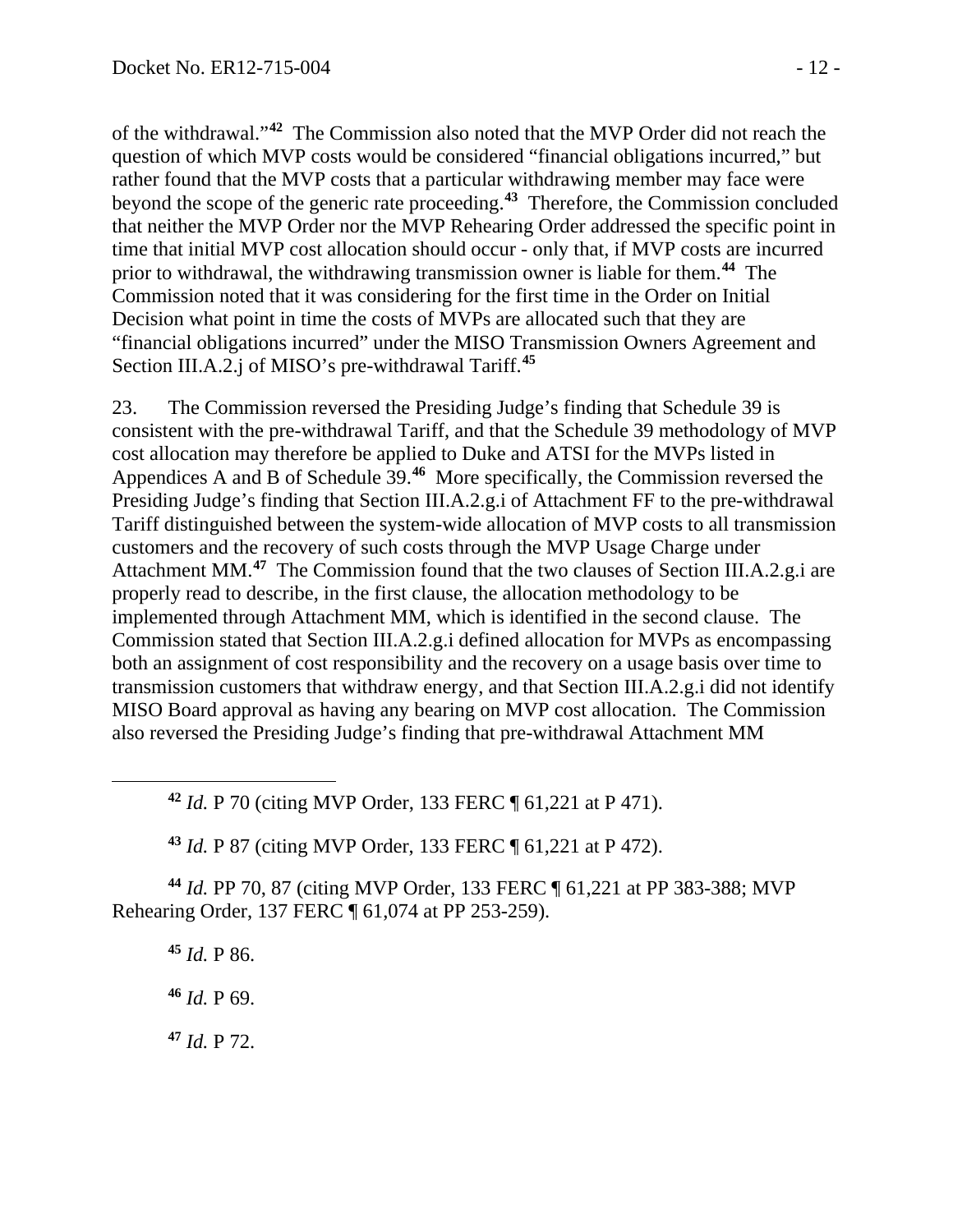calculated, distributed, and collected a previously allocated MVP cost obligation. **[48](#page-12-0)** The Commission stated that Section 3 of Attachment MM described the calculation of the annual revenue requirement for each MVP, and Section 4 of Attachment MM described the MVP Usage Rate. It found that the formula for the MVP Usage Rate provided for a monthly system-wide rate based on the annual revenue requirement for each MVP, and that each monthly calculation of MVP costs resulted in a new allocation of MVP costs resulting from the usage of the system in that month.

24. The Commission next reversed the Presiding Judge's interpretation of Section III of Attachment FF, finding that the Presiding Judge did not consider the full text of the introductory paragraph to Section III, which stated that:

> [T]he recommended MTEP shall . . . designate: (i) the Market Participant(s) in one or more pricing zones that will bear cost responsibility for such enhancement or expansion, *as and to the extent provided by any applicable provision of the Tariff*, *including … any applicable cost allocation method ordered by the Commission*; or (ii) *in the event and to the extent that no provision of the Tariff so assigns cost responsibilit*y, the Market Participants(s) or Transmission Customers(s) in one or more pricing zones from which the cost of such enhancements or expansions shall be recovered through charges established pursuant to Attachment GG of this Tariff, or as otherwise provided for under this Attachment FF [emphasis added].

The Commission found that this paragraph required any cost responsibility in Section III of Attachment FF to be subject to the remainder of Section III, which made clear that financial obligations for non-MVPs were assigned differently than financial obligations for MVPs; i.e., Section III.A.2.g.i of Attachment FF provided that the annual revenue requirement associated with each MVP was allocated based on each transmission customer's use of the MISO system during that year, and did not contain any language about the MISO Board's approval or an up-front allocation to pricing zones.**[49](#page-12-1)** The Commission found that the pre-withdrawal Tariff assigned cost responsibility for MVPs differently than cost responsibility for non-MVPs, and that the project costs for both Baseline Reliability Projects and Market Efficiency Projects were apportioned at the time

**<sup>48</sup>** *Id.* P 73.

<span id="page-12-1"></span><span id="page-12-0"></span> $\overline{a}$ 

**<sup>49</sup>** *Id.* P 75, 77.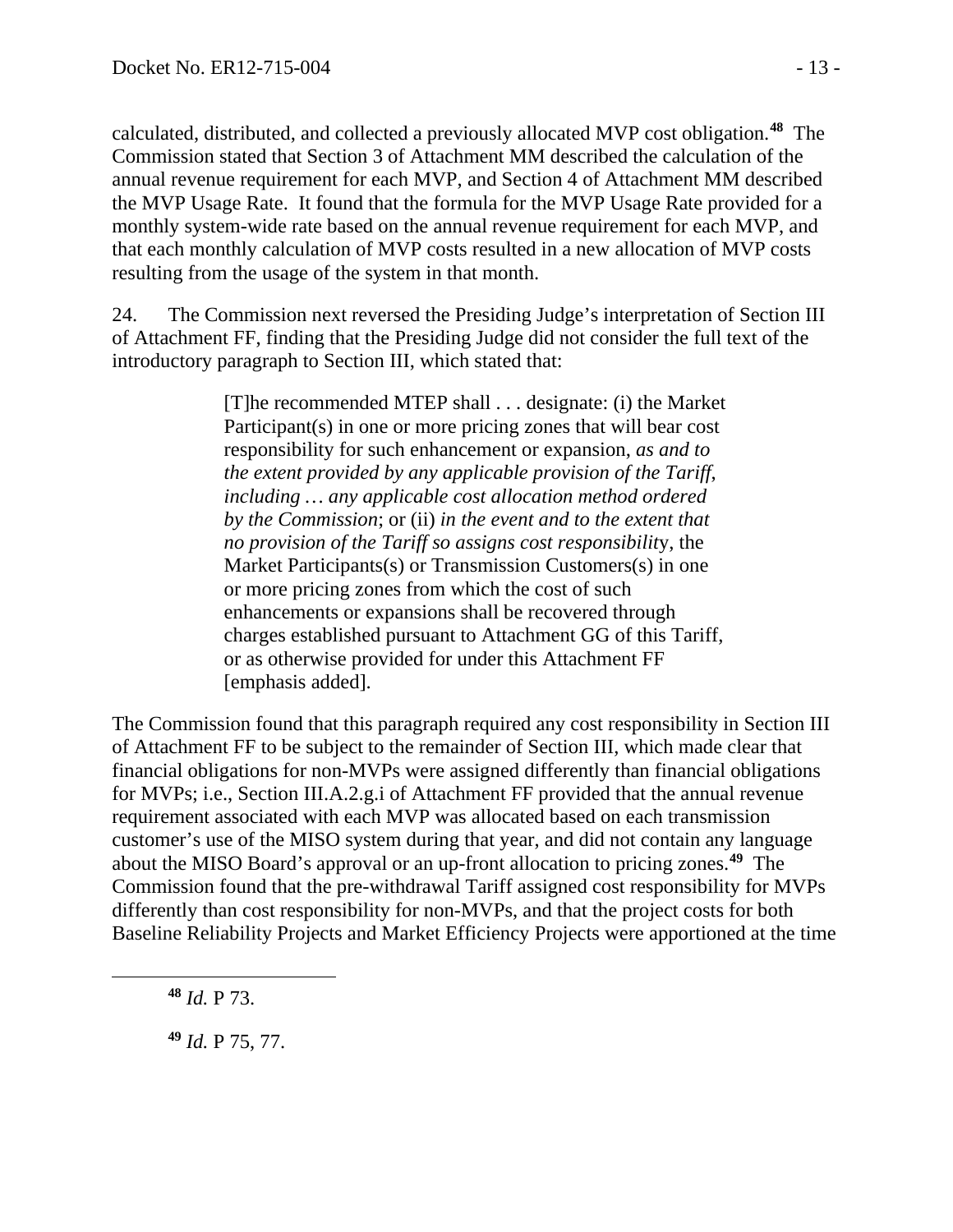of the MISO Board's approval, with such apportionment reflected in Appendix A of the MTEP (which lists the projects approved by the MISO Board). **[50](#page-13-0)** The Commission further noted that MISO did not specify zonal allocation for the costs of MVPs in Appendix A of the MTEP as it did for Baseline Reliability Projects and Market Efficiency Projects. Given its finding, the Commission reversed the Presiding Judge's determination that ATSI and Duke are responsible for the costs of the MVPs listed in Appendices A and B of Schedule 39, all of which were approved by the MISO Board prior to their withdrawal.**[51](#page-13-1)**

25. The Commission next found that the Presiding Judge erred in holding that it would be just and reasonable to apply the MVP cost calculation methodology in Schedule 39 to Duke and ATSI even if Schedule 39 is inconsistent with the terms of the pre-withdrawal Tariff. The Commission stated that the filed rate doctrine would prohibit independent assessment of MVP costs in that situation. **[52](#page-13-2)**

26. Because the Commission found that the MVP cost calculation methodology in Schedule 39 may not be applied to ATSI, it did not reach arguments challenging the imposition on ATSI of costs related specifically to the Michigan Thumb Project**[53](#page-13-3)** or arguments related to whether ATSI retains any MVP cost responsibility under the terms of the ATSI-MISO Exit Fee Agreement. **[54](#page-13-4)**

27. Finally, the Commission denied the requests for rehearing of the Schedule 39 Order, affirming its finding that Schedule 39 is just and reasonable as applied prospectively, because Schedule 39 specifies, on a prospective basis, how MVP cost responsibility for a withdrawing transmission owner is determined and billed under the terms of the MISO Transmission Owners Agreement and the Tariff.**[55](#page-13-5)**

**<sup>50</sup>** *Id.* P 76.

<span id="page-13-2"></span><span id="page-13-1"></span><span id="page-13-0"></span> $\overline{a}$ 

- **<sup>51</sup>** *Id.* P 78.
- **<sup>52</sup>** *Id.* PP 117-119.
- <span id="page-13-3"></span>**<sup>53</sup>** *Id.* P 105.
- <span id="page-13-4"></span>**<sup>54</sup>** *Id.* P 138.
- <span id="page-13-5"></span>**<sup>55</sup>** *Id.* PP 30, 164.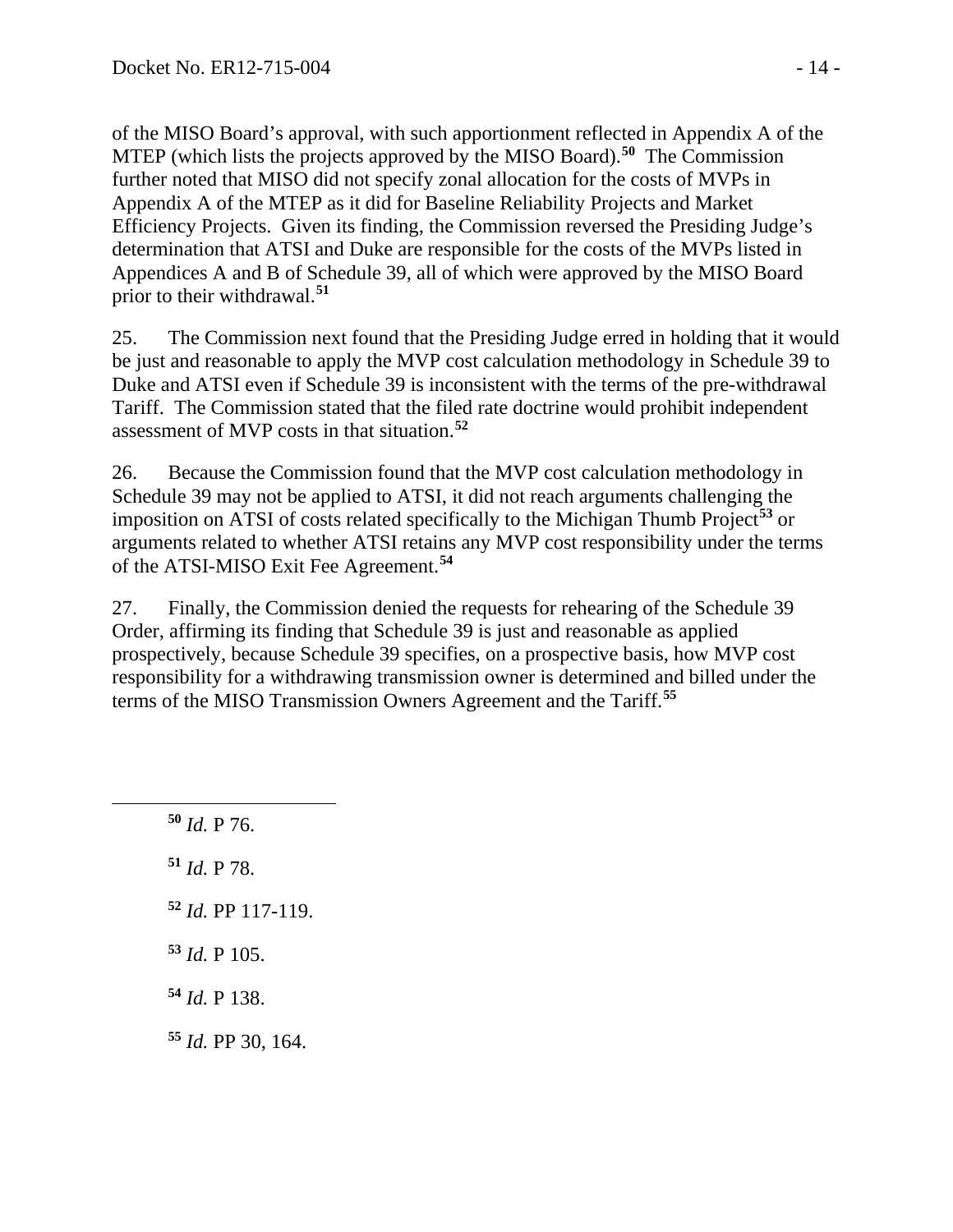#### **II. Request for Rehearing**

28. Filing Parties argue that the Commission erred in reversing the Presiding Judge's determination that Schedule 39 is consistent with the MVP-related withdrawal obligations of the pre-withdrawal Tariff.**[56](#page-14-0)** They argue that this determination was based on the erroneous conclusion that the pre-withdrawal Tariff provided for allocation of MVP costs only upon cost recovery through the MVP Usage Charge. Filing Parties state that projects become part of the MTEP when the MISO Board votes to include them in Appendix A of the MTEP report and classifies the project as one of the types described in Attachment FF (i.e., a Baseline Reliability Project, a New Transmission Access Project, a Market Efficiency Project, or an MVP).<sup>[57](#page-14-1)</sup> They state that classification of the project as an MVP triggered the allocation of cost responsibility stated in Section III.A.2.g.i of Attachment FF to the pre-withdrawal Tariff, which stated that 100 percent of the annual revenue requirement of each MVP shall be allocated on a system-wide basis.**[58](#page-14-2)** Filing Parties assert that the plain language of Section III.A.2.g.i distinguished between the allocation of MVP costs on a system-wide basis at MISO Board approval from the design of the rate for recovering those costs through the MVP Usage Charge.**[59](#page-14-3)** They state that the Commission recognized this structure when it stated in the MVP order that "MVP costs will be allocated system-wide," while the MVP Usage Charge is the "means of recovering those costs."**[60](#page-14-4)** Filing Parties also state that the Commission in the MVP Order acknowledged that the MVP Usage Charge was a matter of rate design and cost recovery.**[61](#page-14-5)**

29. Filing Parties argue that the Commission clearly rejected in the MVP Orders the unified cost allocation/cost recovery interpretation of Section III.A.2.g.i of Attachment FF to the pre-withdrawal Tariff, and that the Commission failed to explain how its interpretation of that provision comports with the MVP Orders.**[62](#page-14-6)** They state that the

**<sup>57</sup>** *Id.* at 12-13.

<span id="page-14-2"></span><span id="page-14-1"></span><span id="page-14-0"></span> $\overline{a}$ 

**<sup>58</sup>** *Id.* at 13-14.

<span id="page-14-3"></span>**<sup>59</sup>** *Id.* at 14.

<span id="page-14-4"></span>**<sup>60</sup>** *Id.* at 15 (citing MVP Order, 133 FERC ¶ 61,221 at PP 53, 56).

<span id="page-14-5"></span>**<sup>61</sup>** *Id.* at 15-16 (citing MVP Order, 133 FERC ¶ 61,221 at PP 383-389).

<span id="page-14-6"></span>**<sup>62</sup>** *Id.* at 18.

**<sup>56</sup>** Request for Rehearing of Filing Parties at 11 (Request for Rehearing).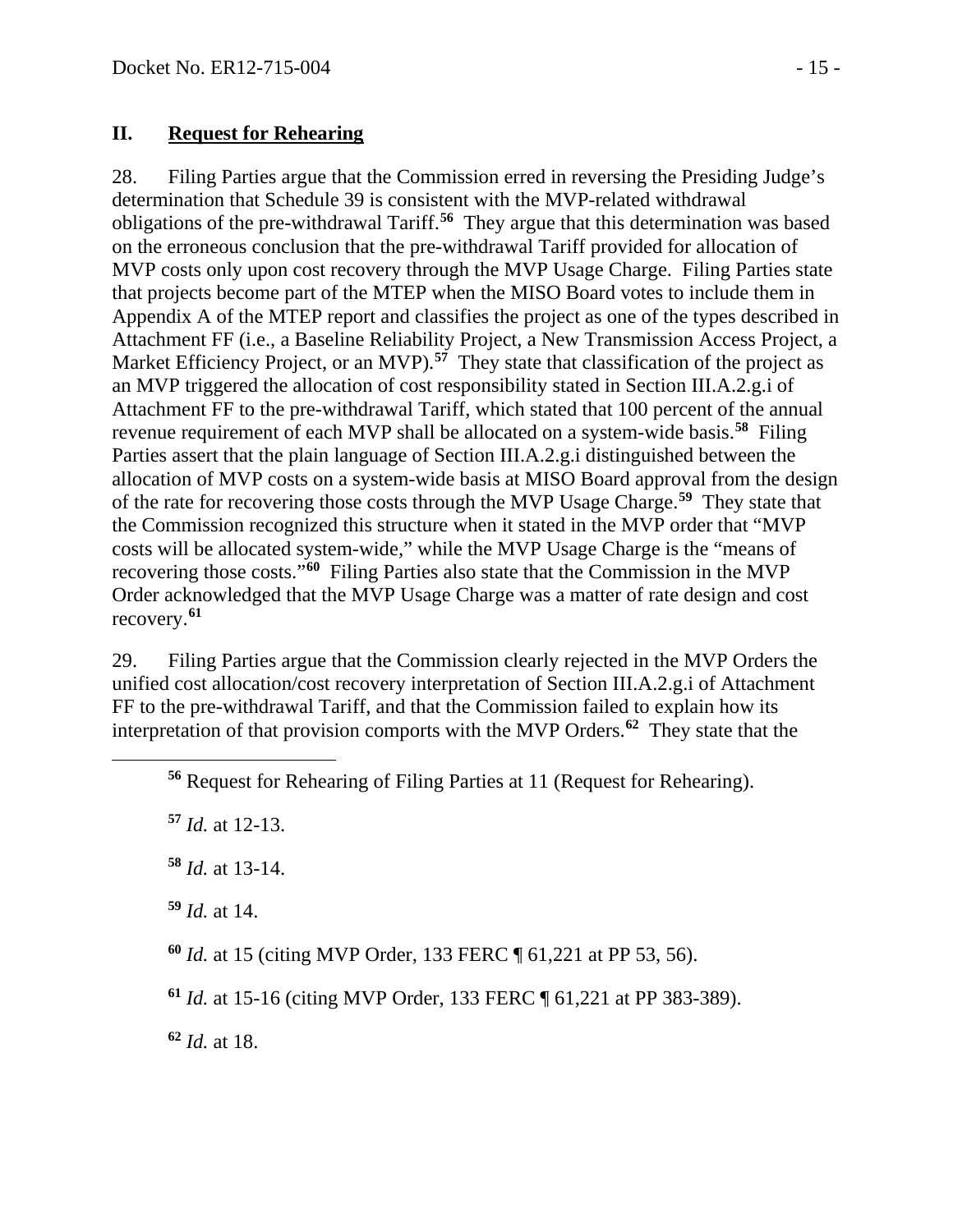Commission rejected ATSI and Duke's argument that the usage-based nature of the MVP Usage Charge precluded a withdrawing transmission owner from incurring financial obligations for MVPs, and found that the amounts of any such financial obligations would be determined at the time of withdrawal in the form of an exit fee, which would be assessed regardless of where power is sourced to serve the transmission owner's zonal load.**[63](#page-15-0)** Filing Parties assert that only the process of withdrawal and other costs that a withdrawing member may face were beyond the scope of the MVP Filing.**[64](#page-15-1)** They argue that the Schedule 39 Order further found that Section III.A.2.g.i of Attachment FF explicitly obligated withdrawing MISO transmission owners to pay MVP costs incurred prior to withdrawal, and that Schedule 39 merely clarifies the calculation of that obligation. **[65](#page-15-2)**

30. Filing Parties state that courts and other authorities have long recognized that cost allocation is separate from the design of rates that recover the allocated costs.**[66](#page-15-3)** They assert that Schedule 39 is consistent with the pre-withdrawal Tariff, because MVP costs were allocated to Duke and ATSI under Section III.A.2.g.i of Attachment FF when the MVPs were approved by the MISO Board.**[67](#page-15-4)** They argue that Schedule 39 merely inserts into the Tariff a mechanism for calculating and collecting from a withdrawing transmission owner the MVP costs it incurred, where the pre-withdrawal Tariff previously left those steps to be determined via a negotiated or contested exit fee agreement.**[68](#page-15-5)**

31. Filing Parties also argue that the Commission erred in finding that the prewithdrawal Tariff allocated MVP costs differently than non-MVP costs, because it found that the language in Section III.A.2.g.i of Attachment FF, i.e., "costs shall be allocated on a system-wide basis…and recovered through an MVP Usage Charge pursuant to Attachment MM," is properly read to describe the allocation methodology to be

**<sup>64</sup>** *Id.* at 17-18 (citing MVP Order, 133 FERC ¶ 61,221 at P 472).

<span id="page-15-2"></span>**<sup>65</sup>** *Id.* at 19 (citing Schedule 39 Order, 138 FERC ¶ 61,140 at P 63).

<span id="page-15-3"></span>**<sup>66</sup>** *Id.* at 19-20.

<span id="page-15-4"></span>**<sup>67</sup>** *Id.* at 20.

<span id="page-15-5"></span>**<sup>68</sup>** *Id.* at 21.

<span id="page-15-1"></span><span id="page-15-0"></span> $\overline{a}$ **<sup>63</sup>** *Id.* at 17-18 (citing MVP Order, 133 FERC ¶ 61,221 at P 471; MVP Rehearing Order, 137 FERC ¶ 61,074 at P 300).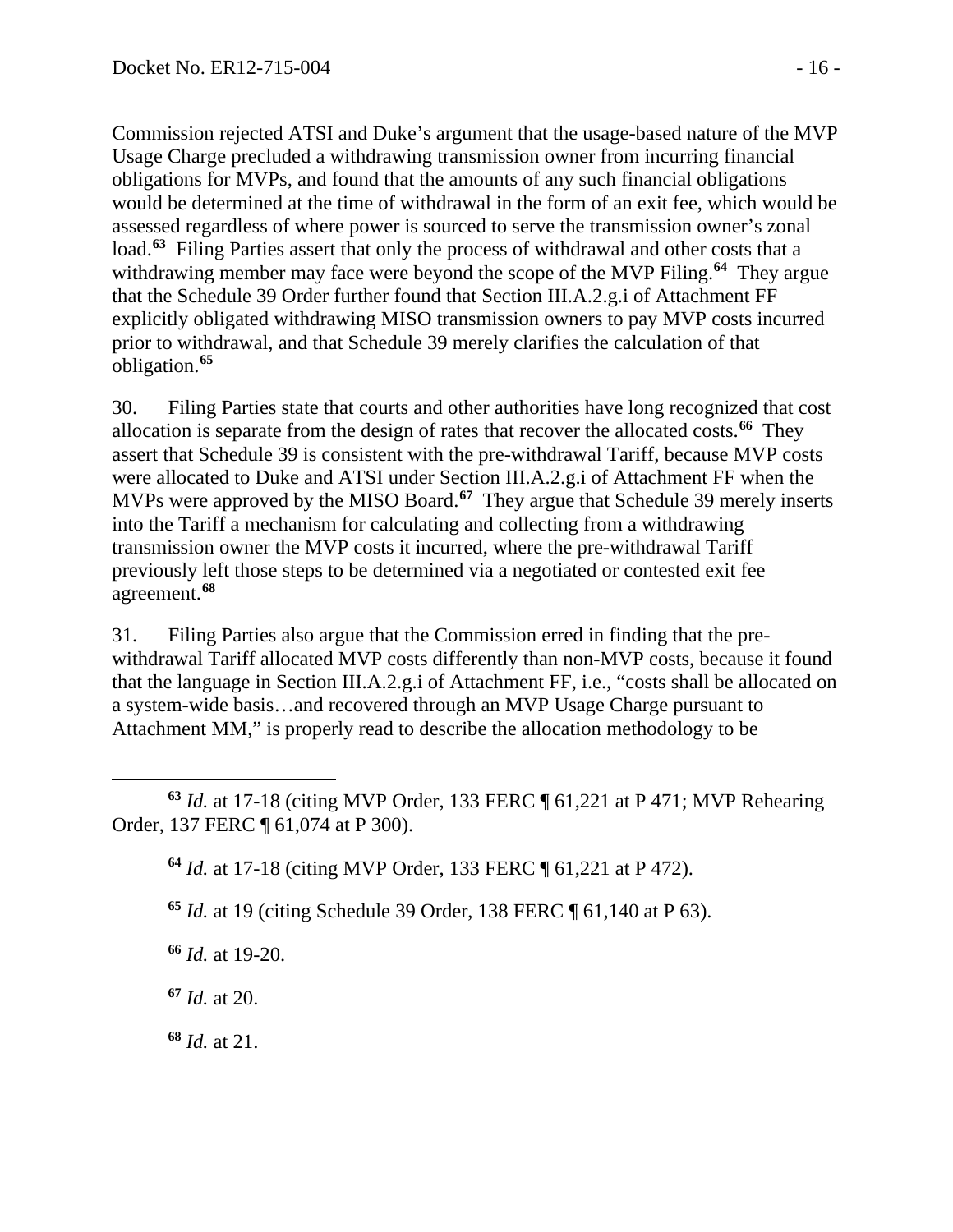implemented through Attachment MM. **[69](#page-16-0)** First, they state that the pre-withdrawal Tariff used the same syntax (costs shall be allocated…and recovered) with respect to every category of MTEP.**[70](#page-16-1)** Filing Parties assert that MISO Board approval was what put each project into the MTEP, and, because Section III of Attachment FF made no distinction between MTEP projects when it required that the market participants in one or more pricing zones must bear cost responsibility for each project, the Presiding Judge logically concluded that cost responsibility for MVPs was assigned at MISO Board approval just as it is for other MTEP projects. **[71](#page-16-2)** Filing Parties further argue that the Commission's Tariff interpretation cannot be reconciled with Attachment MM, as the purpose of that attachment was to set forth the method for collecting the charges associated with MVPs, and nowhere did Attachment MM refer to the allocation of MVP costs or MVP revenue requirements.**[72](#page-16-3)** They argue that Sections 3 and 4 of Attachment MM were nothing more than a formula rate, and said nothing of establishing monthly cost allocation or assigning cost responsibility.**[73](#page-16-4)**

32. Filing Parties state that the Commission also erred in failing to consider Section 5 of Attachment MM to the pre-withdrawal Tariff and Appendix K of the MISO Transmission Owners Agreement.**[74](#page-16-5)** They state that Section 5 of Attachment MM preserved each transmission owner's right to propose alternative ways "to recover the cost of" MVPs, which directly corresponds to the distinction between cost allocation and cost recovery in Section III.A.2.g.i of Attachment FF. Filing Parties state that Article II, Section D of Appendix K to the MISO Transmission Owners Agreement provided that transmission owners "shall possess the full and exclusive right to submit filings under FPA section 205 with regard to transmission rate design" for rates that affect more than one zone and for "through and out" transactions.**[75](#page-16-6)** They state that Article II, Section E.2

**<sup>69</sup>** *Id.* at 22.

<span id="page-16-0"></span> $\overline{a}$ 

<span id="page-16-2"></span><span id="page-16-1"></span>**<sup>70</sup>** *Id.* (referencing Attachment FF, Section III.A.2.c.ii (Baseline Reliability Projects), Section III.A.2.d.1 (Generation Interconnection Projects), and Section III.A.2.f.i (Market Efficiency Projects)).

<span id="page-16-3"></span>**<sup>71</sup>** *Id.* at 22-23. **<sup>72</sup>** *Id.* at 23. **<sup>73</sup>** *Id.* at 25-26.

<span id="page-16-5"></span><span id="page-16-4"></span>**<sup>74</sup>** *Id.* at 24.

<span id="page-16-6"></span>**<sup>75</sup>** *Id.* (citing 16 U.S.C. § 824d (2012)).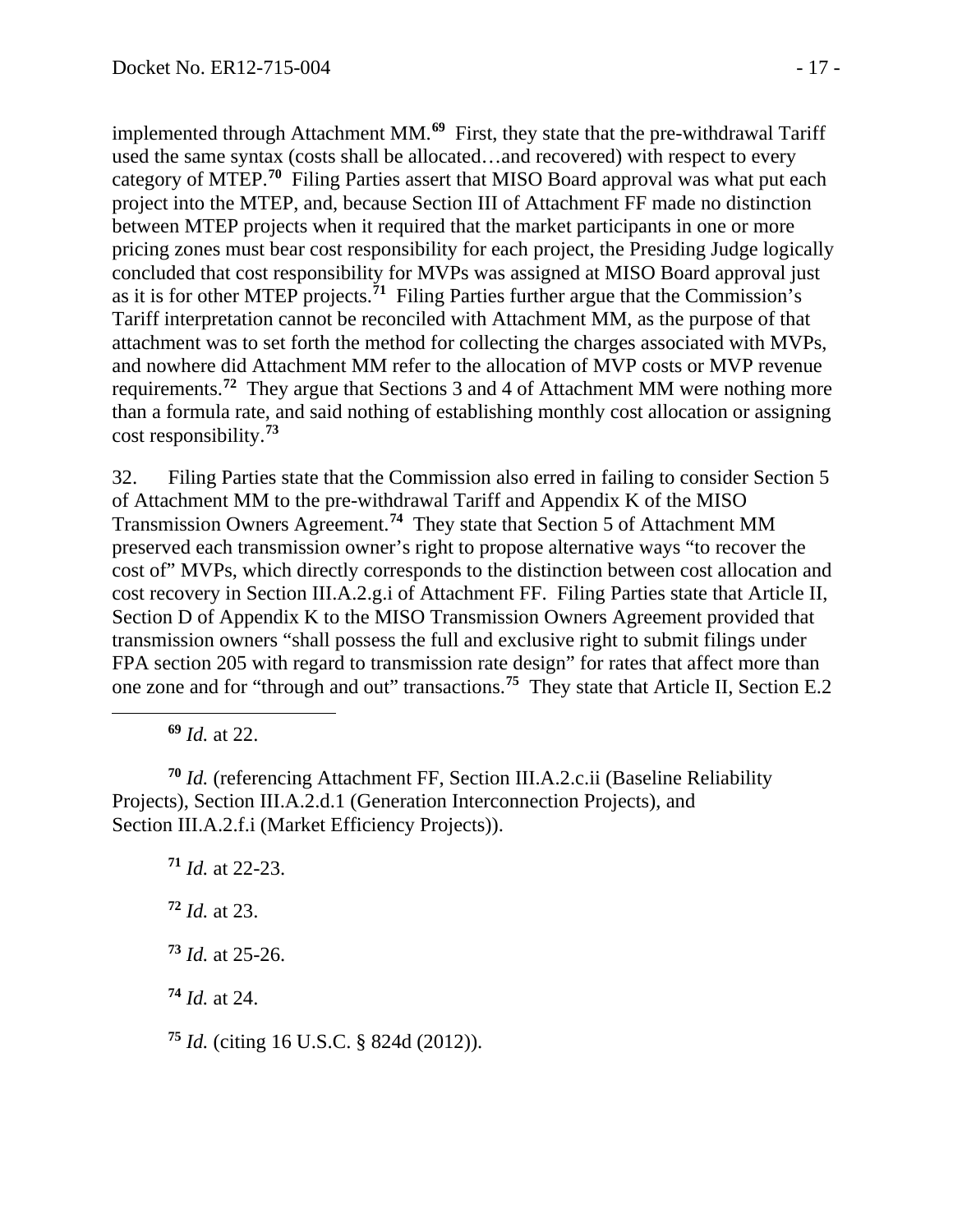of Appendix K further provided that MISO and transmission owners may make filings related to cost allocation for "transmission upgrades and other new facilities affecting multiple Tariff Zones," which they argue clearly includes MVPs. Filing Parties conclude that Appendix K's division of filing rights undermines the Commission's claim that MVP cost allocation and recovery are unified, and that the combination of MVP rate design with MVP cost allocation supersedes the transmission owners' exclusive right to propose changes to the design of the MVP Usage Charge.**[76](#page-17-0)**

33. Filing Parties also argue that the Commission's ruling that MISO Board approval is unrelated to the allocation of MVP costs is contrary to the plain meaning of the Tariff, even apart from its dependence on the invalid theory that cost allocation and recovery are unified.**[77](#page-17-1)** Filing Parties state that, when the MISO Board adds a project to Appendix A of the MTEP, the project is identified by its Attachment FF category, i.e., Baseline Reliability Project, Market Efficiency Project, or MVP. They state that Attachment FF included provisions addressing how cost responsibility for each type of MTEP project is allocated; therefore, they state that the MISO Board's approval of a project as an MTEP, of itself, established how costs are allocated.**[78](#page-17-2)** Accordingly, they argue, when the MISO Board approved the MVPs listed in Appendices A and B of Schedule 39 prior to ATSI's and Duke's withdrawals, cost responsibility for those projects was allocated system-wide to all transmission customers, and the costs of those projects that were allocated to their zonal loads constituted financial obligations incurred under the MISO Transmission Owners Agreement.**[79](#page-17-3)**

34. Filing Parties state that the Commission erred by overlooking the pre-withdrawal Tariff's use of almost identical language for other MTEP projects that are allocated at MISO Board approval and that, like Section III.A.2.g.i, distinguished cost allocation from cost recovery.**[80](#page-17-4)** Specifically, they assert that Section III.A.2.c.ii of Attachment FF stated that the portion of certain Baseline Reliability Project costs that is subject to cost-sharing "shall be allocated on a system-wide basis to all [t]ransmission [c]ustomers and recovered

**<sup>76</sup>** *Id.* at 25.

<span id="page-17-2"></span><span id="page-17-1"></span><span id="page-17-0"></span> $\overline{a}$ 

- **<sup>77</sup>** *Id.* at 27-28.
- **<sup>78</sup>** *Id.* at 28.
- <span id="page-17-3"></span>**<sup>79</sup>** *Id.* at 28-29.
- <span id="page-17-4"></span>**<sup>80</sup>** *Id.* at 30.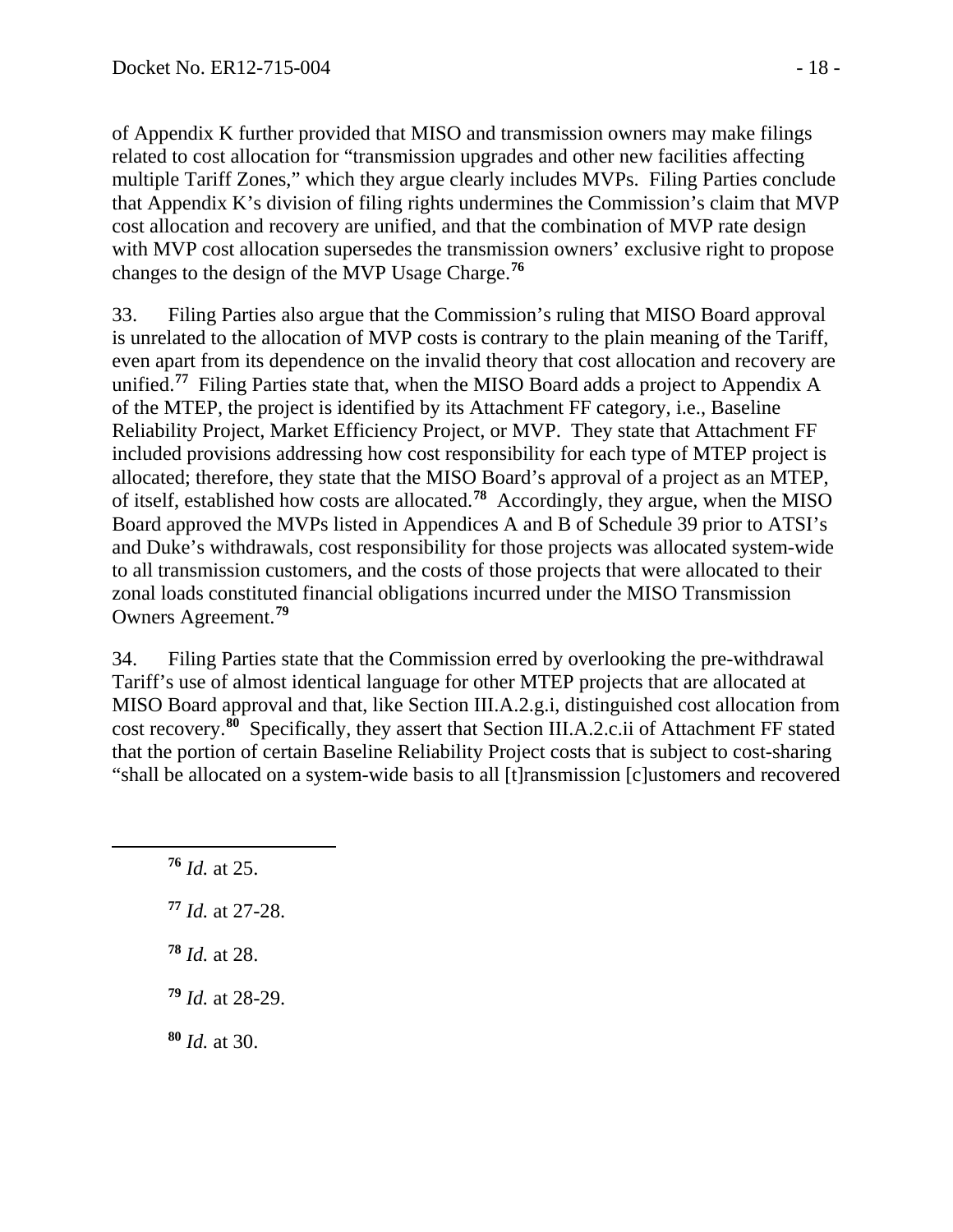through a system-wide rate."**[81](#page-18-0)** They further assert that Section III.A.2.d.1 stated that the portion of Generator Interconnection Project costs that is subject to cost-sharing "shall be allocated on a system-wide basis and recovered pursuant to Attachment GG of this Tariff." Finally, they assert that Section III.A.2.f.i stated that 20 percent of the costs of Market Efficiency Projects "shall be allocated on a system-wide basis to all [t]ransmission [c]ustomers and recovered through a system-wide rate." They state that this correlation between allocation and recovery in the pre-withdrawal Tariff shows that the Commission erred in finding that the pre-withdrawal Tariff treated MVP cost allocation differently than cost allocation for non-MVPs, and in fact, shows that MISO Board approval of MVPs had the same effect regarding the system-wide allocation of MVP costs as did MISO Board approval of other MTEP projects for the system-wide allocation of those costs.**[82](#page-18-1)** Filing Parties argue that there is no support for the Commission's ruling that they could have modified the Tariff to make clear that MVP costs were allocated to specific transmission owners' zones at the time of MISO Board approval prior to the submission of Schedule 39, because Section III.A.2.g.i of Attachment FF already expressly provided for the allocation of MVP costs systemwide.**[83](#page-18-2)**

35. Filing Parties state that, once the Commission reverses its decision that the Schedule 39 cost calculation methodology is not consistent with the pre-withdrawal Tariff, several of the Commission's other determinations in the Order on Initial Decision must be revised, and the Commission must consider other arguments that it did not reach. First, they assert that the imposition of the Schedule 39 methodology to Duke and ATSI would no longer violate the filed rate doctrine or the rule against retroactive ratemaking.**[84](#page-18-3)** Second, they state that the Commission should affirm the Presiding Judge's adoption of the amounts of MVP costs owed by ATSI and Duke.**[85](#page-18-4)** Third, they assert that the Commission should affirm the Presiding Judge's ruling that the Michigan Thumb Project was properly approved as an MVP, and thus ATSI is responsible for its share of costs related to that project.<sup>[86](#page-18-5)</sup> Fourth, they argue that the Commission should

**<sup>81</sup>** *Id.*

<span id="page-18-3"></span><span id="page-18-2"></span><span id="page-18-1"></span><span id="page-18-0"></span> $\overline{a}$ 

<span id="page-18-5"></span><span id="page-18-4"></span> *Id.* at 30-31. *Id.* at 31. *Id.* at 32-36. *Id.* at 37. *Id.* at 37-44.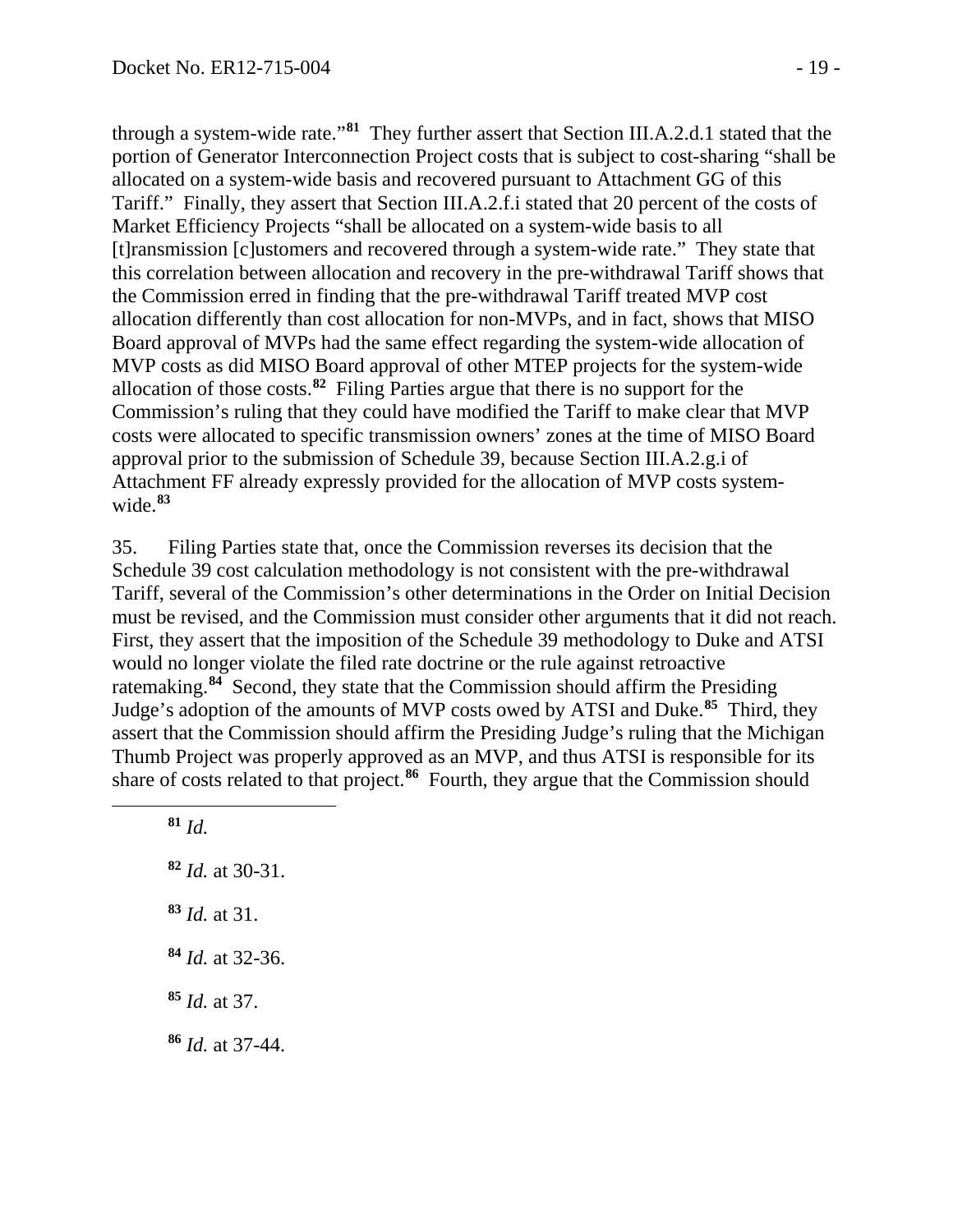affirm the Presiding Judge's ruling that the ATSI-MISO Exit Fee Agreement does not absolve ATSI of liability for MVP-related financial obligations arising under the prewithdrawal Tariff.**[87](#page-19-0)**

36. On December 14, 2015, ATSI filed a motion for leave to answer and answer to the request for rehearing.

## **III. Discussion**

# **A. Procedural Matters**

37. Rule 713(d) of the Commission's Rules of Practice and Procedure**[88](#page-19-1)** prohibits an answer to a request for rehearing. Accordingly, we reject ATSI's answer to the request for rehearing.

# **B. Commission Determination**

38. We will deny the request for rehearing. First, we reject the argument that the Commission's decision is an arbitrary and capricious departure from Commission precedent. Filing Parties cite to statements in the MVP Orders out of context in an attempt to argue that the Commission previously found that the allocation of MVP costs is separate from the recovery of those costs through the MVP Usage Charge. **[89](#page-19-2)** In the MVP Orders, the Commission approved the MVP Usage Charge as a just and reasonable means of assessing the costs of MVPs, but the Commission did not address the specific point in time that initial MVP cost allocation would occur under the terms of the prewithdrawal Tariff. That question was not decided by the Commission until the Commission issued the Order on Initial Decision.

39. Filing Parties also argue that the Commission's interpretation of the prewithdrawal Tariff was previously rejected in the MVP Orders when the Commission rejected ATSI's and Duke's argument that MVP costs should not be among the financial obligations that are incurred by withdrawing transmission owners under Section III.A.2.j of Attachment FF to the pre-withdrawal Tariff.**[90](#page-19-3)** We disagree. As noted above, the

**<sup>87</sup>** *Id.* at 44-66.

<span id="page-19-0"></span> $\overline{a}$ 

**<sup>88</sup>** 18 C.F.R. § 385.713(d)(1) (2015).

<span id="page-19-3"></span><span id="page-19-2"></span><span id="page-19-1"></span>**<sup>89</sup>** Request for Rehearing at 15 (citing MVP Order, 133 FERC ¶ 61,221 at PP 53, 56).

**<sup>90</sup>** Request for Rehearing at 17-18.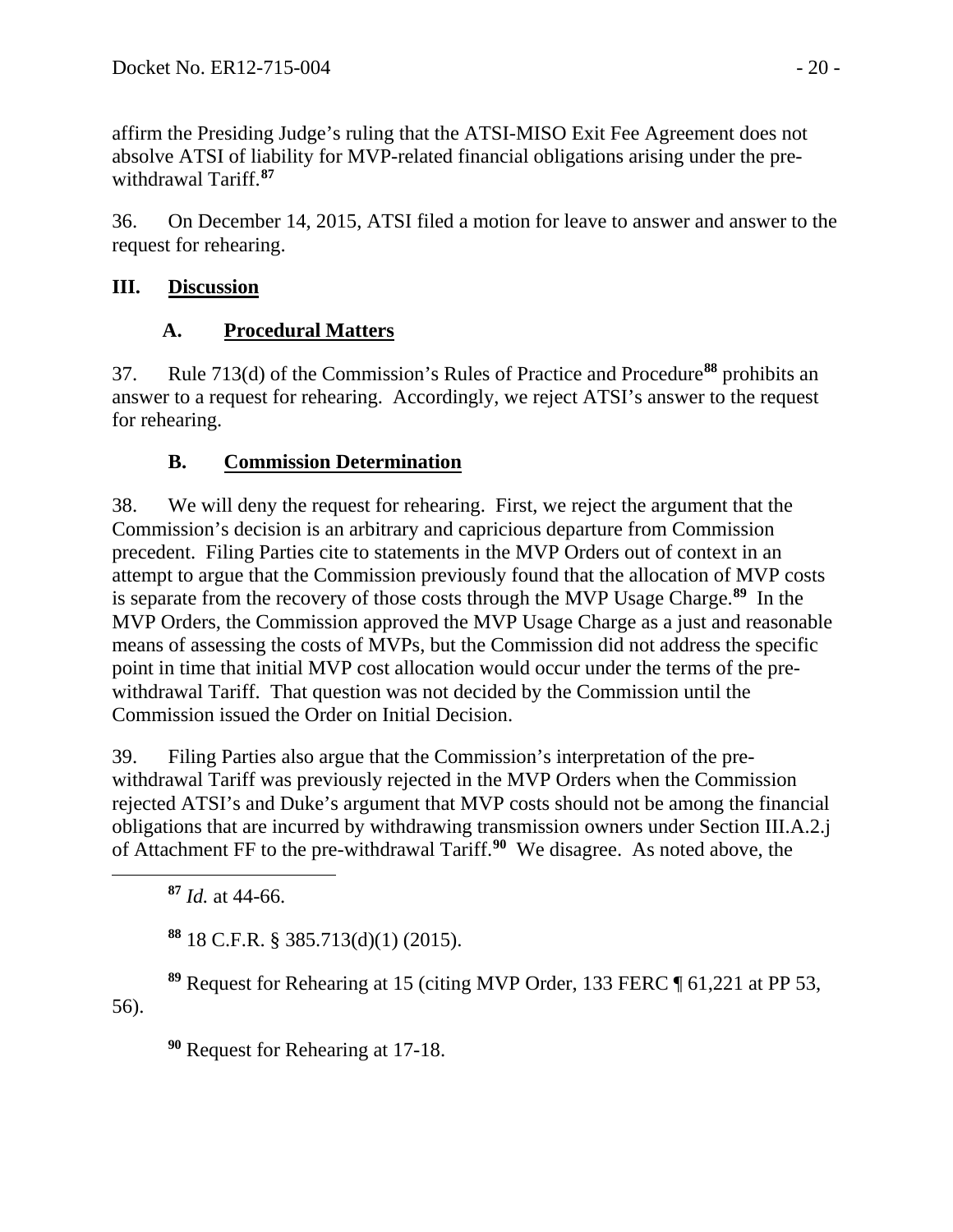Commission in the MVP Orders made no determination as to when MVP costs are allocated. The Commission in the MVP Orders did not reach the question of which MVP costs would be considered "financial obligations incurred," but rather found that the particular costs that a withdrawing member may face were outside the scope of the proceeding.**[91](#page-20-0)** As noted in the Order on Initial Decision, the U.S. Court of Appeals for the Seventh Circuit recognized that the MVP Orders did not reach the question of whether Duke and ATSI are responsible for MVP costs;<sup>[92](#page-20-1)</sup> that question, along with the related question of when MVP costs were allocated to ATSI and Duke, were before the Commission for the first time when it issued the Schedule 39 Order. **[93](#page-20-2)**

40. Filing Parties further argue that the RECB Orders held that the costs of MTEP projects that were allocated to zonal load prior to a transmission owner's withdrawal constituted "financial obligations incurred" within the meaning of Article Five, Section II.B of the MISO Transmission Owners Agreement.**[94](#page-20-3)** However, those orders are inapposite, as they were issued before MVPs were accepted as a new category of transmission project and therefore only addressed cost allocation for Baseline Reliability Projects, Generation Interconnection Projects, and Market Efficiency Projects. We also find no merit in Filing Parties' argument that the Order on Initial Decision endorsed a "unified cost allocation/cost recovery" interpretation of Section III.A.2.g.i of Attachment FF to the pre-withdrawal Tariff. The issue before the Commission in the Order on Initial Decision was the point in time at which MVP costs were allocated to ATSI and Duke under the specific language of the pre-withdrawal Tariff that was in effect when ATSI and Duke withdrew from MISO and the MISO Transmission Owners Agreement. The Commission did not make any findings with respect to the relationship between cost allocation and cost recovery, and MVP cost recovery was not an issue before the Commission. The Commission made the narrow finding that the pre-withdrawal Tariff in effect at the time of ATSI's and Duke's withdrawals did not provide for the up-front

<span id="page-20-0"></span> $\overline{a}$ **<sup>91</sup>** MVP Order, 133 FERC ¶ 61,221 at PP 471-472; MVP Rehearing Order, 137 FERC ¶ 61,074 at PP 321-323.

<span id="page-20-1"></span>**<sup>92</sup>** Order on Initial Decision, 153 FERC ¶ 61,101 at P 70 (citing *Ill. Commerce Comm'n v. FERC*, 721 F.3d 764, 780 (7th Cir. 2013)).

<span id="page-20-2"></span>**<sup>93</sup>** Schedule 39 Order, 138 FERC ¶ 61,140 at P 3 (setting for hearing "whether ATSI and Duke are responsible for MVP costs and, if so, the amount of, and methodology for calculating, ATSI's and Duke's MVP cost responsibility").

<span id="page-20-3"></span>**<sup>94</sup>** Request for Rehearing at 28 (citing RECB II Order, 118 FERC ¶ 61,209 at P 193; RECB II Rehearing Order, 120 FERC ¶ 61,080 at P 83).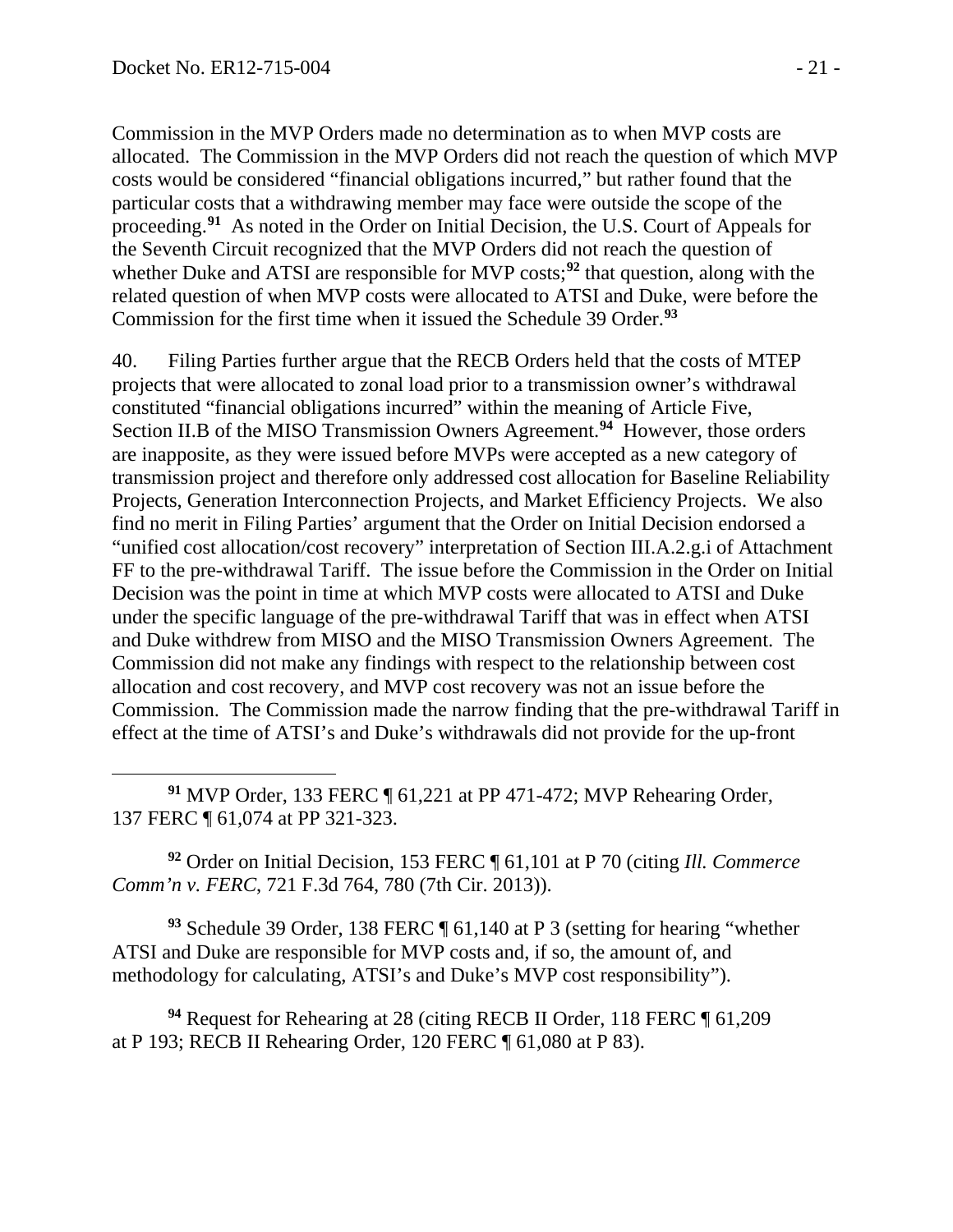allocation of MVP costs; rather Section III.A.2.g.i of Attachment FF provided that the annual revenue requirement associated with each MVP was allocated based upon each transmission customer's monthly use of the MISO system during that year.**[95](#page-21-0)** Thus, the general distinction between cost allocation and cost recovery is irrelevant to the Commission's determination in the Order on Initial Decision.

41. Furthermore, we find nothing in the request for rehearing that persuades us to change our previous determination that the usage-based nature of the MVP cost allocation method is a departure from the method for allocating non-MVP costs.**[96](#page-21-1)** Prior to MVPs, MISO funded non-MVPs through a fixed, one-time allocation of costs when a transmission project was approved by the MISO Board. The usage-based method of allocating MVP costs was specifically intended to change the paradigm of MISO's former practice of making fixed-percentage cost allocations at the time of MISO Board approval for non-MVPs. In fact, MISO and the MISO transmission owners concede as much when they explain that "the MVP cost allocation proposal does not make an upfront allocation of costs based on an analysis of benefits and usage at a specific point in time, but instead allocates costs based on usage over time, which helps ensure that as usage and benefits change, cost allocation also will change accordingly."**[97](#page-21-2)** Therefore, we will deny rehearing with respect to arguments that the Commission erred in finding that the pre-withdrawal Tariff allocated MVP costs differently than non-MVP costs.

42. Filing Parties also argue that the pre-withdrawal Tariff used the same syntax (costs shall be allocated…and recovered) with respect to every category of MTEP, and, therefore, did not allocate MVP costs differently than non-MVP costs.**[98](#page-21-3)** We find that the Commission previously addressed this issue, and we are not persuaded to reach a different conclusion here.**[99](#page-21-4)** The Commission recognized that "Sections III.A.2.c.ii and III.A.2.f of Attachment FF provided that 20 percent of the costs of Baseline Reliability Projects and Market Efficiency Projects were allocated on a system-wide basis and recovered through a system-wide rate[.]" However, the Commission found that the prewithdrawal Tariff (1) did not contain language in the MVP provisions with respect to

**<sup>96</sup>** *Id.* PP 75, 77.

<span id="page-21-2"></span><span id="page-21-1"></span><span id="page-21-0"></span> $\overline{a}$ 

<span id="page-21-3"></span>**<sup>98</sup>** Request for Rehearing at 22.

**<sup>95</sup>** Order on Initial Decision, 153 FERC ¶ 61,101 at P 77.

**<sup>97</sup>** MVP Filing, Transmittal Letter at 25-26.

<span id="page-21-4"></span>**<sup>99</sup>** *See* Order on Initial Decision, 153 FERC ¶ 61,101 at PP 76-77.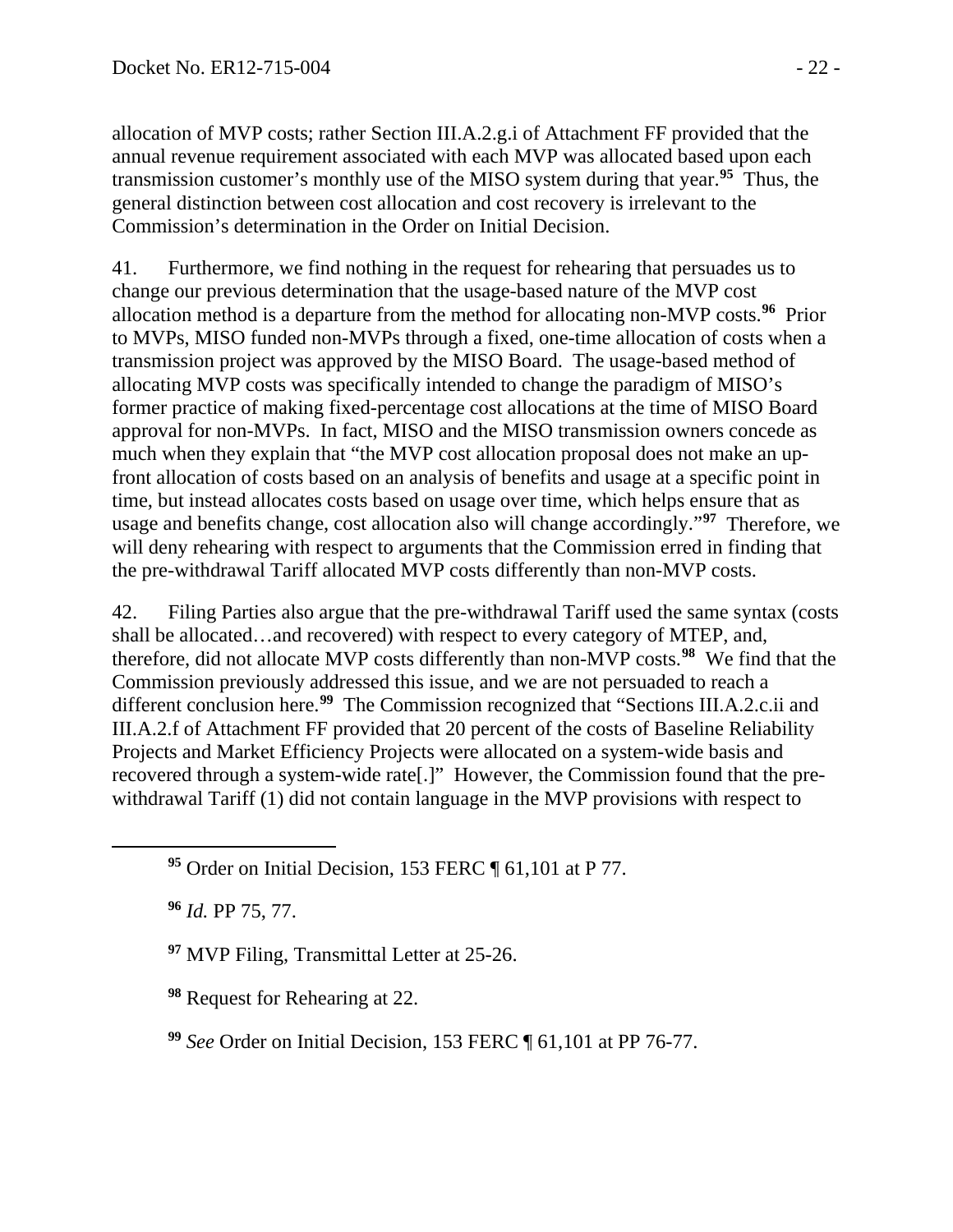MISO Board approval or an up-front allocation of costs and (2) did not specify zonal allocation of the costs of MVPs in Appendix A of the MTEP as it did for non-MVPs.**[100](#page-22-0)** Therefore, we will deny Filing Parties' rehearing request.

43. We are also not persuaded by Filing Parties' argument that the allocation of MVP costs on a usage basis under the pre-withdrawal Tariff supersedes the transmission owners' exclusive right to propose changes to the cost recovery and rate design of the MVP Usage Charge under Section 5 of Attachment MM to the pre-withdrawal Tariff and Appendix K to the MISO Transmission Owners Agreement. The MISO transmission owners jointly filed both the MVP proposal (including the MVP Usage Charge) and Schedule 39 for the Commission's consideration, and the Commission's findings in the Order on Initial Decision have no effect on the section 205 filing rights of the MISO transmission owners.

44. Because we affirm our decision that the Schedule 39 cost calculation methodology is not consistent with the pre-withdrawal Tariff, and therefore the Schedule 39 methodology of MVP cost allocation may not be applied to Duke and ATSI for the MVPs listed in Appendices A and B of Schedule 39, we do not reach the remaining arguments in the request for rehearing that: (1) the imposition of the Schedule 39 methodology to Duke and ATSI would no longer violate the filed rate doctrine or the rule against retroactive ratemaking; (2) the Commission should affirm the Presiding Judge's adoption of the amounts of MVP costs owed by ATSI and Duke; (3) the Commission should affirm the Presiding Judge's ruling that the Michigan Thumb Project was properly approved as an MVP, and thus ATSI is responsible for its share of costs related to that project; and (4) the Commission should affirm the Presiding Judge's ruling that the ATSI-MISO Exit Fee Agreement does not absolve ATSI of liability for MVP-related financial obligations arising under the pre-withdrawal Tariff.

**<sup>100</sup>** *Id*. P 77.

<span id="page-22-0"></span> $\overline{a}$